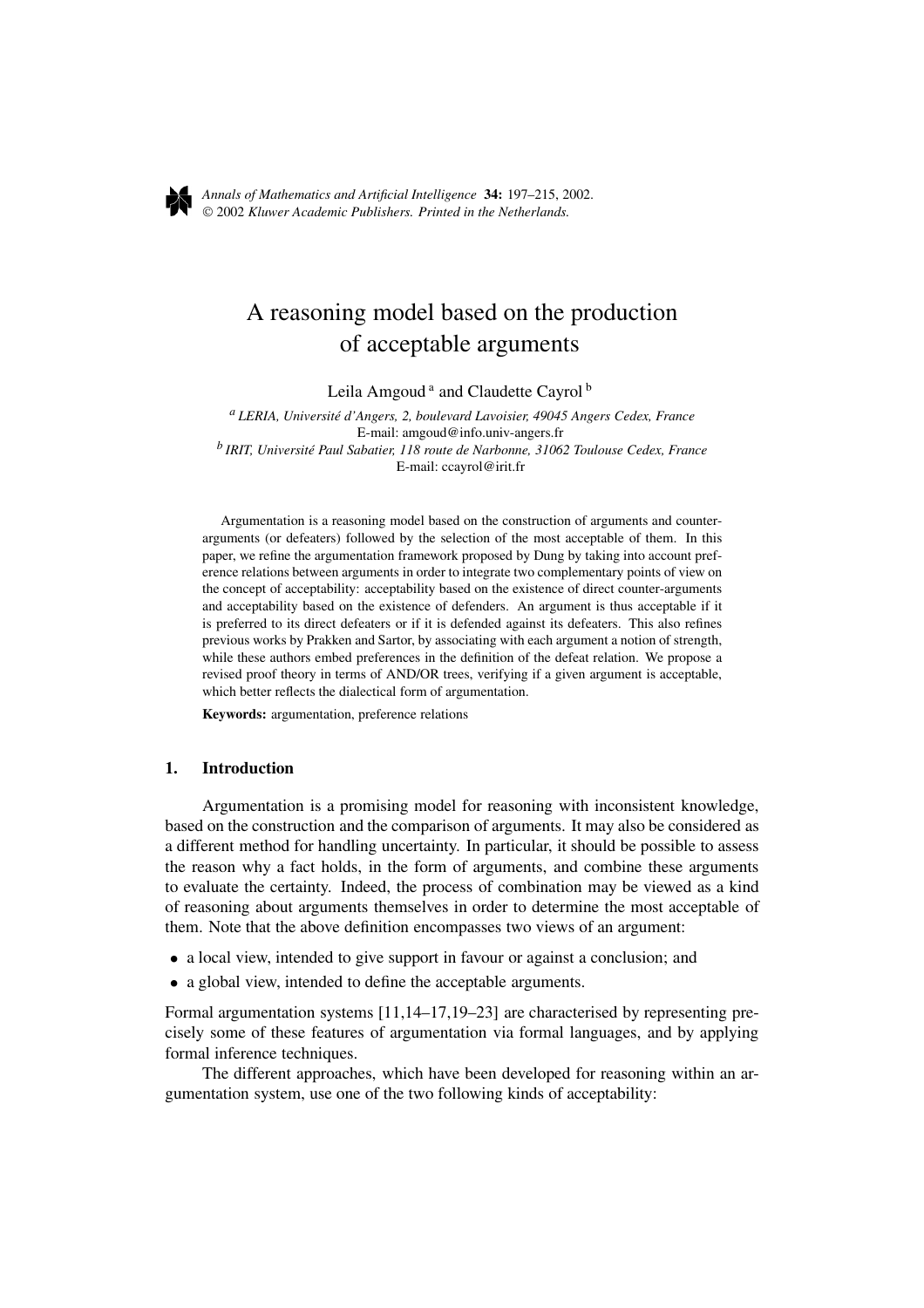- **Individual acceptability.** An acceptability level is assigned to a given argument on the basis of the existence of direct defeaters. That leads to the concept of acceptability class introduced in [12,13].
- **Joint acceptability** [10,11]. The set of all the arguments that a rational agent accepts must defend itself against any defeater.

These notions of acceptability have been most often defined purely on the basis of defeaters. The resulting evaluation of arguments is only based on the interactions between (direct or indirect) defeaters. However, other criteria may be taken into account for comparing arguments such as for instance, specificity [21], or explicit priorities on the beliefs.

The notion of priority plays a crucial role in the study of knowledge-based systems. When priorities attached to pieces of knowledge are available, the task of coping with inconsistency is greatly simplified, since conflicts have a better chance to be resolved. More generaly, preference relations allow the comparison of arguments and in some cases the selection between conflicting arguments. Our aim is to take advantage of these priorities in argumentation frameworks. For that purpose, we introduce preference relations into argumentation systems.

In previous work [4], we studied different preference relations between arguments. In [2,3], we presented the principles of preference-based argumentation and how preference relations can be integrated into argumentation frameworks.

In this paper, we propose to refine the abstract argumentation framework proposed by Dung in [11] with explicit priorities. We propose a general preferencebased argumentation framework where the definition of acceptability combines different independent evaluations: an evaluation based on direct or indirect defeaters and on defenders, and a preference-based comparison between conflicting arguments.

One basic idea is to accept an argument if it is not defeated, if it defends itself against its defeaters (because it is preferred or stronger than its defeaters), or if it is defended by other arguments. Finally, we show that a proof theory is available for testing whether an argument is acceptable. The concepts presented are illustrated in the particular framework of inconsistency handling in knowledge bases.

Note that Prakken and Sartor have also extended Dung's framework with priorities in [20]. The route taken is quite different. They present a language with defeasible and strict rules, and strong negation (a sort of classical negation) and weak negation (a negation-by-failure), before considering the use of priorities and defeat. This language seems useful in modelling legal reasoning. However, that extra layer of logic programming notation and concepts masks the underlying simplicity of Dung's proposal. Our extension is more direct.

This paper is organized as follows: section 2 introduces the basic argumentation framework of Dung [11]. Section 3 is divided in two parts: the first one is devoted to the study of preference relations between arguments. The second part introduces a general and abstract preference-based argumentation framework. Section 4 introduces the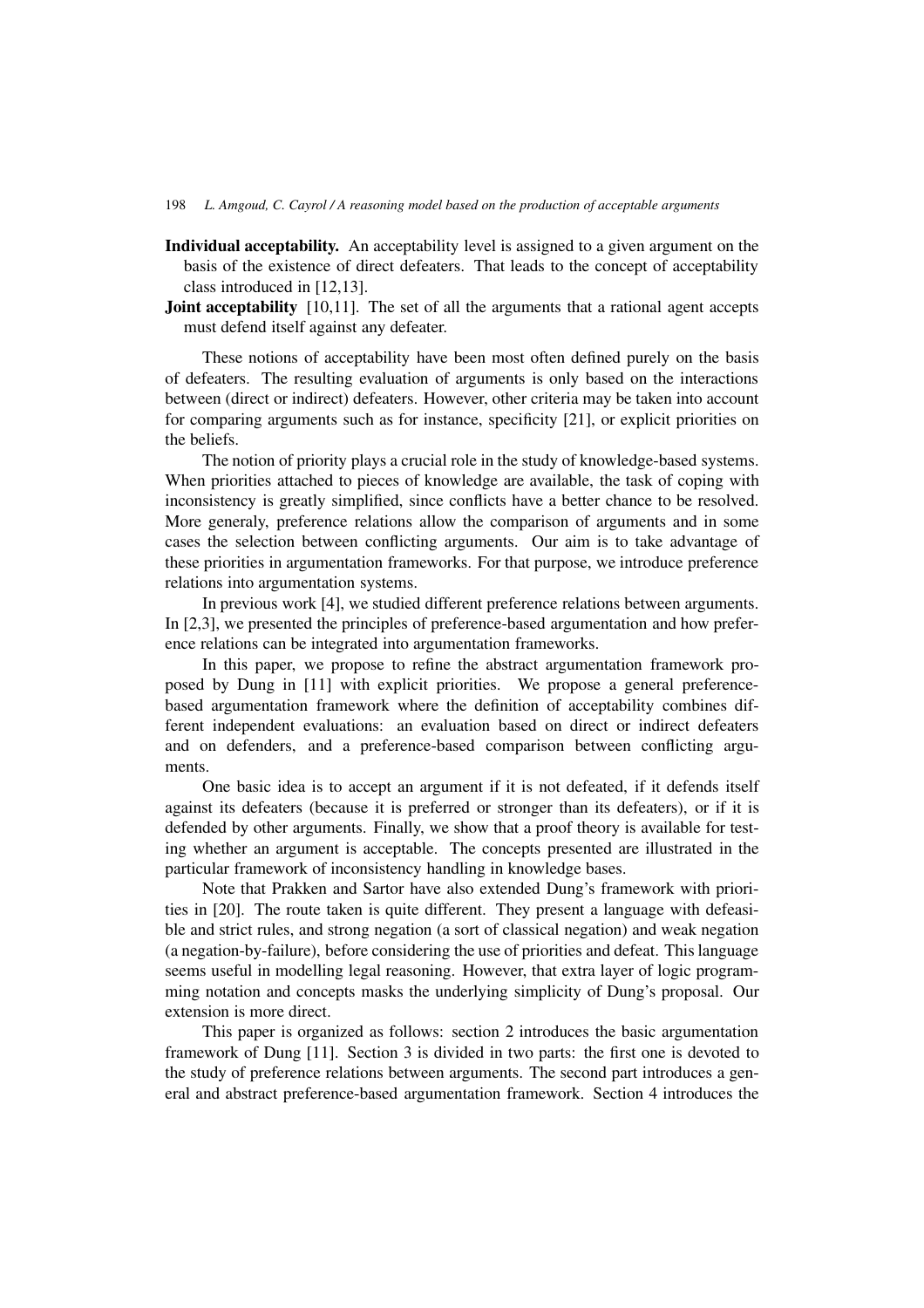proof theory. Finally, section 5 is devoted to some concluding remarks and perspectives. Proofs are given in the appendix.

# **2. The basic argumentation framework**

# *2.1. Basic definitions*

In Dung's work [10,11], an argumentation framework is defined as a pair consisting of a set of arguments and a binary relation representing the defeasibility relation between arguments. Here, an argument is an abstract entity whose role is only determined by its relation to other arguments. Then its structure and its origin are not known.

**Definition 2.1.** An *argumentation framework* is a pair  $\langle A, R \rangle$  where A is a set of arguments and  $R$  is a binary relation representing a defeasibility relationship between arguments, i.e.,  $\mathcal{R} \subseteq \mathcal{A} \times \mathcal{A}$ .  $(A, B) \in \mathcal{R}$  or equivalently "*A*  $\mathcal{R}$  *B*" means that the argument *A* defeats<sup>1</sup> the argument *B*. We also say that *A* and *B* are in conflict.

Each defeasibility relation leads to an argumentation framework. Defeating arguments can in turn be defeated by other arguments so we need to define a notion of the *status* of arguments. This notion of *status* is the central element of any argumentation framework. Its definition takes as input the set of all possible arguments and their mutual relations of defeat, and produces as output a division of arguments into three classes of arguments:

- The class of *acceptable arguments*. They represent the "good" arguments. In the case of handling inconsistency in knowledge bases, for example, the formulas supported by such arguments will be inferred from the base.
- The class of *rejected arguments*. They are those arguments defeated by acceptable arguments. Such arguments would not be considered in the process of inference from a knowledge base, for example.
- The arguments which are neither acceptable nor rejected are gathered in the so-called class of *arguments in abeyance*.

Note that to define the rejected arguments and the arguments in abeyance of a given argumentation framework, we first need to determine the set of acceptable arguments of that framework.

The different approaches, which have been developed for reasoning within an argumentation framework, use either the individual acceptability proposed by Elvang et al. in [12] or the joint acceptability proposed by Dung in [10,11].

**Definition 2.2** [12]. Let  $\langle A, R \rangle$  be an argumentation framework. The class of *acceptable arguments*, denoted by  $C_R$ , is the set { $A \in \mathcal{A}$  | there does not exist  $B \in \mathcal{A}$  such that

<sup>1</sup> Dung uses the word *Attack*.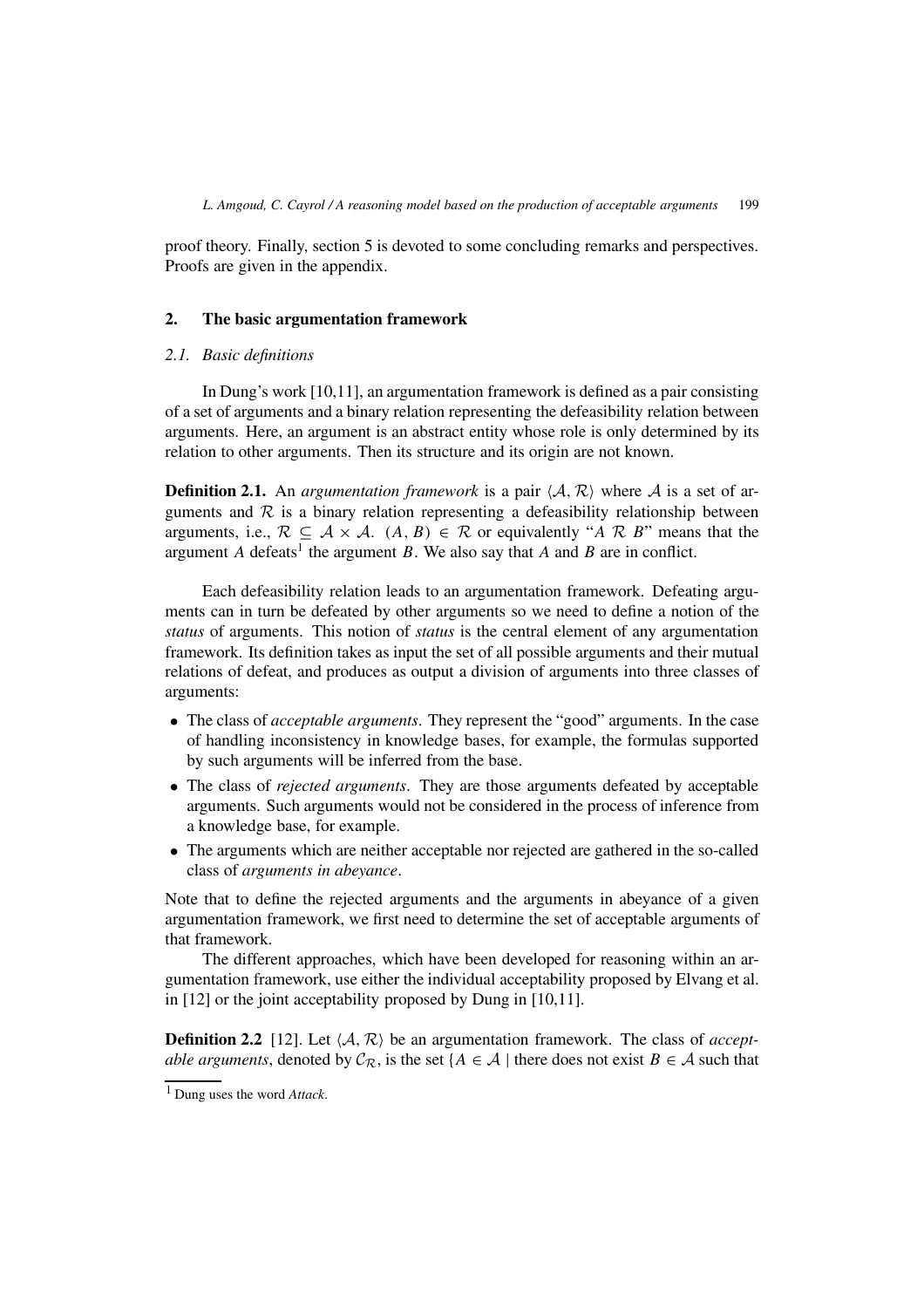*B*  $\mathcal{R}$  *A*}. The class of *rejected arguments*, denoted by  $Rej_{\mathcal{R}}$  is the set { $A \in \mathcal{A}$  | ∃*B* ∈  $\mathcal{C}_{\mathcal{R}}$ such that *B*  $\mathcal{R}$  *A*}. The set of *arguments in abeyance* is  $Ab_{\mathcal{R}} = \mathcal{A} \setminus (\mathcal{C}_{\mathcal{R}} \cup Rej_{\mathcal{R}})$ .

**Example 2.1.** Let  $\langle A, \mathcal{R} \rangle$  be the argumentation framework defined by  $A = \{A, B, C\}$ and  $\mathcal{R} = \{(A, B), (B, C)\}.$  The unique argument which is not defeated is A then  $C_{\mathcal{R}} = \{A\}$ . The argument *B* is defeated by *A* which is acceptable so  $Rej_{\mathcal{R}} = \{B\}$ . The argument *C* is neither acceptable nor rejected so  $Ab_R = \{C\}.$ 

The above definition of acceptability is very cautious. An argument is accepted if it is undefeated. With many defeasibility relations, when a given argument is defeated, the defeater itself is defeated and then unacceptable. So the acceptable arguments do not appear in any conflict. In [10,11], Dung extended the above definition using a notion of defence. The basic idea is that an argument is acceptable with respect to a set *S* of arguments if it is defended by that set *S* against all its defeaters.

**Definition 2.3** [11]. Let  $\langle A, R \rangle$  be an argumentation framework, and  $S \subseteq A$ . An argument *A* is *defended* by *S* iff  $\forall B \in \mathcal{A}$ , if  $B \mathcal{R} A$  then  $\exists C \in S$  such that  $C \mathcal{R} B$ .

Dung characterised the set of acceptable arguments by a monotonic function  $\mathcal F$  that returns for each set of arguments the set of all arguments that are acceptable with respect to it.

**Definition 2.4** [11]. *S*  $\subset$  *A*.  $\mathcal{F}(S) = \{A \in \mathcal{A} \mid A \text{ is defined by } S\}.$ 

Since the function  $\mathcal F$  is monotonic, the set of acceptable arguments is defined as its least fixpoint. Moreover, Dung showed that if the argumentation framework  $\langle A, R \rangle$ is finitary (i.e., for each argument *A* there are finitely many arguments which defeat *A*), the function  $F$  is *continuous* and then its least fixpoint can be obtained by iterative application of  $\mathcal F$  to the empty set.

**Definition 2.5** [11]. Let  $\langle A, \mathcal{R} \rangle$  be an argumentation framework. The set of acceptable arguments, denoted by  $Acc_{R}$ , is the least fixpoint of the function  $\mathcal{F}$ .

**Example 2.2** (Follows example 2.1). Let  $\langle A, R \rangle$  be the argumentation framework defined by  $A = \{A, B, C\}$  and  $\mathcal{R} = \{(A, B), (B, C)\}$ . The set of acceptable arguments is  $C_R = \{A, C\}$ . In this case, the argument *A* defends *C* against its defeater *B*. The argument *B* is defeated by *A* which is acceptable so  $Rej_R = \{B\}$ . The set of arguments in abeyance is empty,  $Ab_{\mathcal{R}} = \emptyset$ .

#### *2.2. Illustration*

To illustrate the concepts of argument, defeat relation  $(R)$  and acceptability, let us consider particular argumentation systems proposed for handling inconsistency in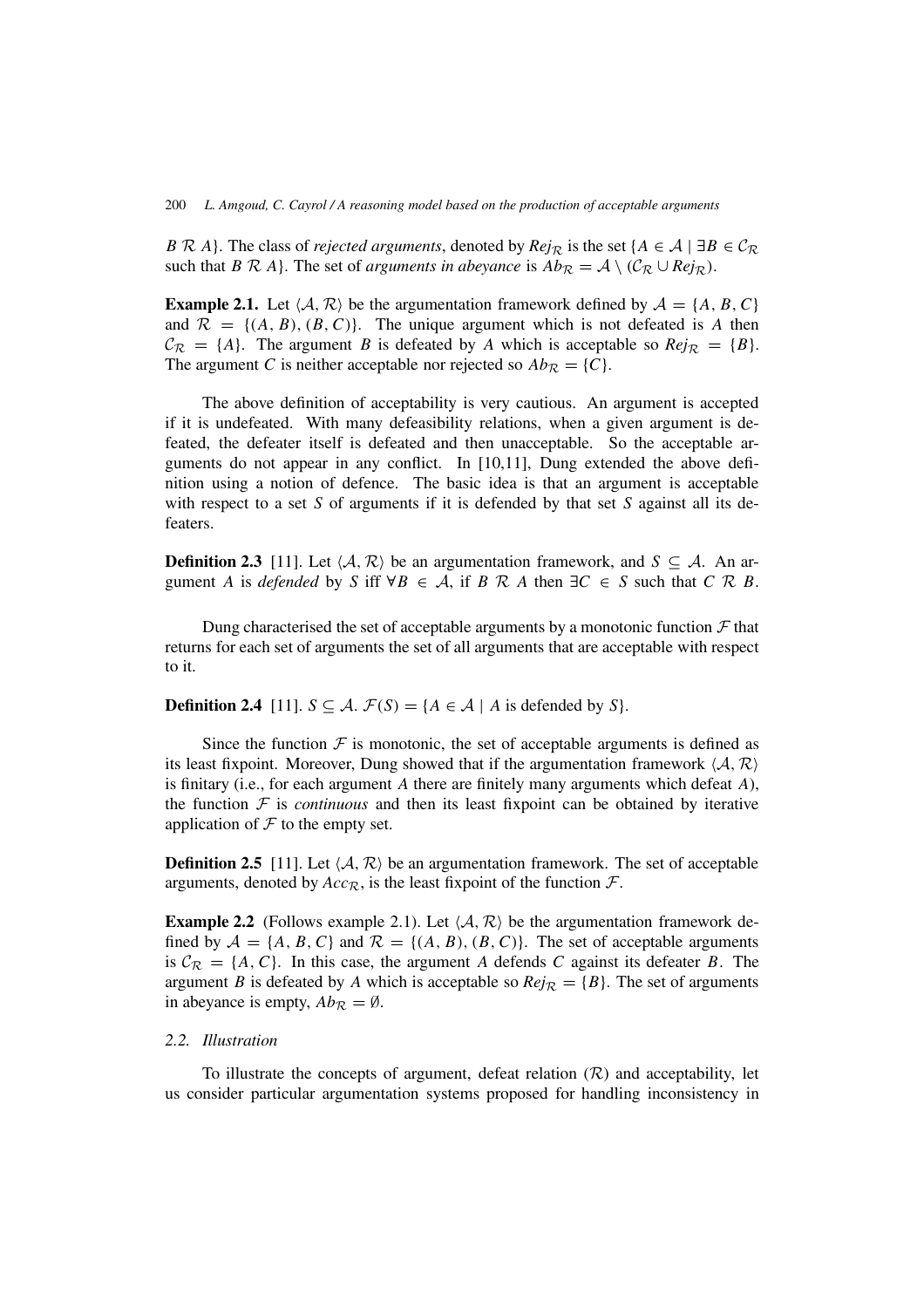knowledge bases. The arguments are built from a propositional knowledge base  $\Sigma$ , which may be inconsistent.  $\vdash$  stands for classical inference and  $\equiv$  for standard logical equivalence.

**Definition 2.6.** An *argument* of  $\Sigma$  is a pair  $(H, h)$  where  $H \subseteq \Sigma$  such that:

- (1) *H* is consistent,
- $(2)$   $H \vdash h$ ,
- (3) *H* is minimal (for set inclusion).

*H* is called the *support* and *h* the *conclusion* of the argument.  $A(\Sigma)$  denotes the set of all the arguments which are constructed from  $\Sigma$ .

As examples of defeat relations, consider the *Rebut* and *Undercut* relations defined in [12] as follows:

**Definition 2.7.** Let  $(H_1, h_1)$ ,  $(H_2, h_2)$  be two arguments of  $\mathcal{A}(\Sigma)$ .

- *(H<sub>1</sub>, h<sub>1</sub>) rebuts*  $(H_2, h_2)$  iff  $h_1 \equiv \neg h_2$ .
- *(H<sub>1</sub>, h<sub>1</sub>) undercuts*  $(H_2, h_2)$  iff  $\exists h \in H_2$  such that  $h \equiv \neg h_1$ .

Note that the definition of an argument and the definition of the defeasibility relation depend broadly on the considered application. See [1] for a thorough presentation of different definitions. In [6] an argument may be seen as a plan for an agent to achieve one of its intentions. And in that particular case, and argument *A* defeats another argument *B* if the two arguments (the two plans) share the same resource.

In [18,19] an argument is a sequence of chained implicative rules. Each rule has a consequent part (consisting of one literal) and an antecedent part (consisting of a conjunction of literals). The consequent of each rule in a given argument is considered as a conclusion of that argument.

#### *2.3. The limits of the basic framework*

Dung's definition of acceptability disregards the quality of the arguments. However, the force of an argument can be often estimated by considering the beliefs used to build this argument. For example according to the preferences which can exist between the beliefs, an argument can be more or less strong than another argument. Let's consider the following example.

**Example 2.3.** Let  $\langle A, R \rangle$  be an argumentation framework with  $A = \{A, B, C\}$  and  $\mathcal{R} = \{(B, A), (C, B)\}.$ 

According to Dung, the set of acceptable arguments is {*A, C*}. Yet, if we know that the argument *B* is preferred to *A* and *C* according to a preference relation *Pref* between arguments, then the argument *C* defeats *B* but *B* defends itself against *C* in some sense. Hence, the argument *B* might be considered as acceptable and *A* might be rejected.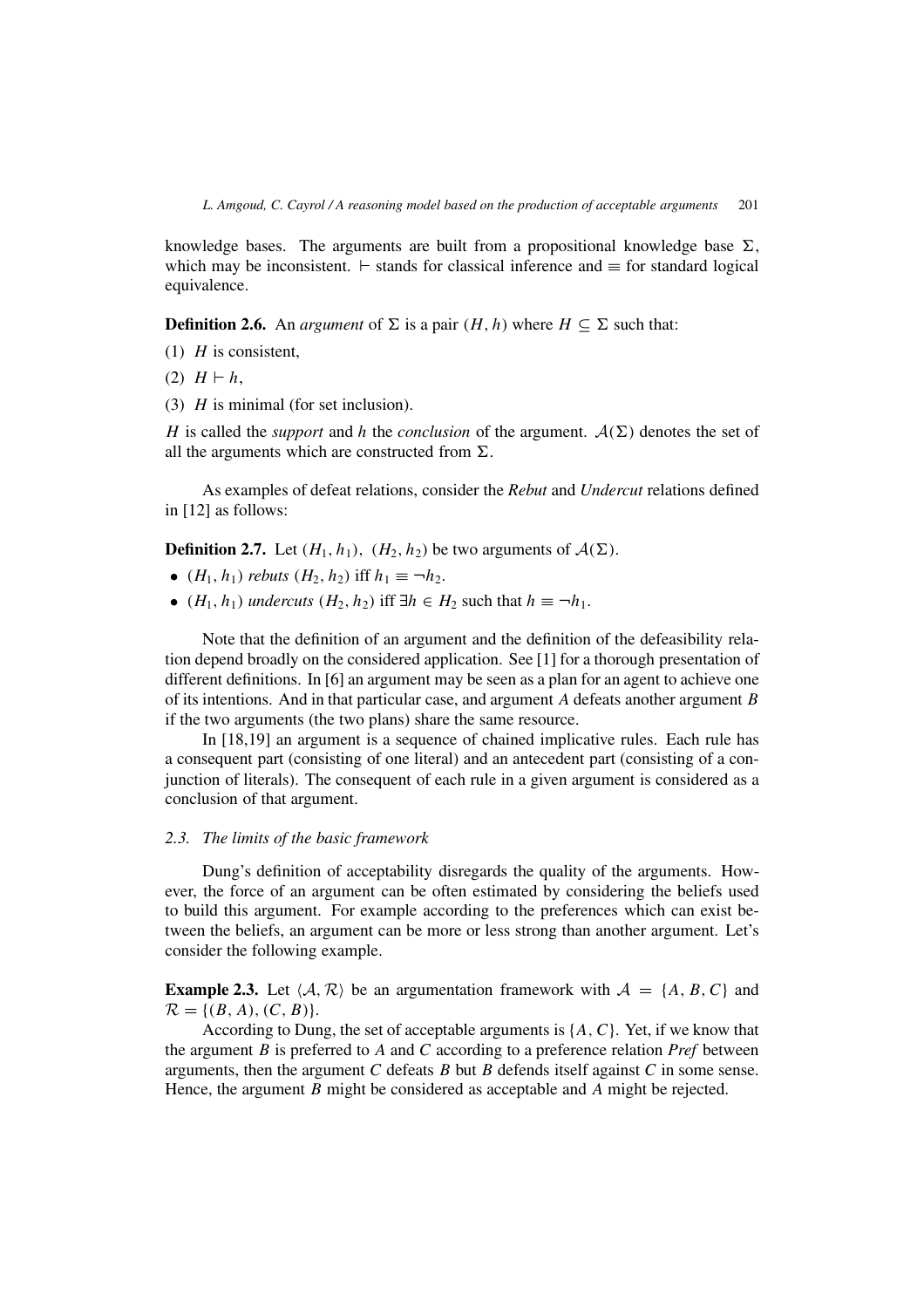# **3. Preference-based argumentation framework**

In order to refine the comparison between arguments and to enforce the concept of acceptability, we propose in this section to combine the preference relations between arguments with the defeasibility relations.

# *3.1. Preference relations*

The notion of acceptability has been most often defined purely on the basis of other constructible arguments. However other criteria may be considered for comparing arguments. In the case of knowledge bases, for instance, specificity, or explicit priorities on the beliefs can be taken into account. More generally, preference relations can be used for comparing arguments.

We present below some of the preference relations proposed in the particular case of handling inconsistency in knowledge bases. The relations between the arguments are usually defined from priorities over the beliefs. Two kinds of priorities are most commonly encountered:

- Implicit priorities are extracted from the knowledge base. They are used in conditional approaches. Default rules can be (partially) ordered by exploiting specificity relations between the contexts. For example we know that all birds are animals; that generally animals do not fly and birds fly. For a given bird, the conflict is solved by privileging the rule about birds.
- Explicit priorities are specified outside the logical theory to which they apply. They may be given in the form of a partial order on the beliefs.

The preference relations between arguments are defined from a preordering over the supports of that arguments. The preordering over the supports is itself computed from the (explicit or implicit) priorities over the beliefs of the set  $\Sigma$ .

**Reminder.** A binary relation  $P$  defined on a set X is a preordering iff it is reflexive and transitive. From a preordering  $P$ , a relation of equivalence  $\mathcal{EP}$  and a strict ordering relation SP can be defined as follows:  $x \, \mathcal{E} \mathcal{P} y$  iff  $x \, \mathcal{P} y$  and  $y \, \mathcal{P} x$  and  $x \, \mathcal{S} \mathcal{P} y$  iff  $x \, \mathcal{P} y$ and not  $(y \mathcal{P} x)$ .

The relation of equivalence enables to partition *X* into several classes of equivalence. If the preordering is partial, which means that there exist elements of *X* not comparable, the different classes are not all comparable too. However, if the preordering is total, a strict total ordering may be defined on the classes.

When a belief base  $\Sigma$  is equipped with a total preordering, it is equivalent to consider its partition into classes  $\Sigma_1, \ldots, \Sigma_n$  such that  $\Sigma_1$  contains the most preferred beliefs and  $\Sigma_n$  contains the less preferred ones. We say also that the belief base is stratified and we denote it by  $\Sigma = \Sigma_1 \cup \cdots \cup \Sigma_n$ .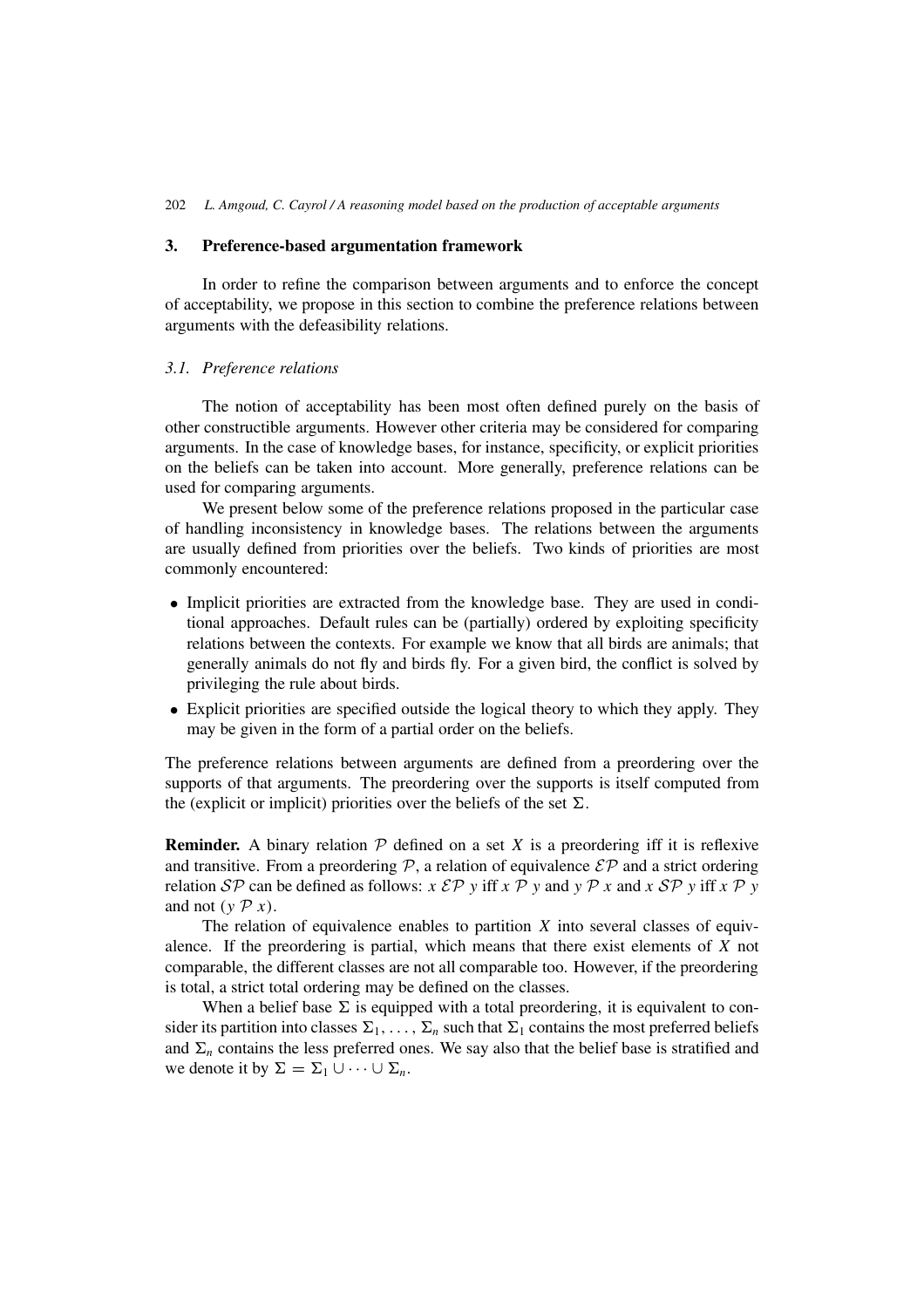Let us consider  $P$  a preordering over the elements of the belief base  $\Sigma$ . From  $P$ we define a preordering, denoted by *Pref* , between sets of beliefs. *Pref* will allow comparison of supports of arguments. Finally, the preference between arguments is defined as follows:

**Definition 3.1.** Let *Pref* be a (partial or total) preordering on subsets of  $\Sigma$  and let  $(H, h)$ ,  $(H', h')$  be two arguments of  $\mathcal{A}(\Sigma)$ .  $(H, h)$  is *Pref*-preferred to  $(H', h')$  iff *H* is preferred to  $H'$  with respect to Pref.

**Notation.** Let  $(H, h)$ ,  $(H', h')$  be two arguments of  $\mathcal{A}(\Sigma)$ . If *Pref* is a preordering then *(H, h) Pref*-preferred to  $(H', h')$  means that  $(H, h)$  is at least as "good" as  $(H', h')$ . *Pref* and ≡*Pref* will denote respectively the strict ordering and the relation of equivalence associated with the preference between arguments. Hence,  $(H, h) \gg_{\text{Pref}} (H', h')$ means that  $(H, h)$  is strictly *Pref*-preferred to  $(H', h')$ .  $(H, h) \equiv_{Pref} (H', h')$  means that *(H, h)* is *Pref*-preferred to  $(H', h')$  and  $(H', h')$  is *Pref*-preferred to  $(H, h)$ .

An example of such a preference relation is the one based on the elitism principle (ELI-preference [9]). Let  $\geq$  be a total preordering on  $\Sigma$  and  $>$  be the associated strict ordering. In that case, the knowledge base  $\Sigma$  is assumed to be stratified into  $(\Sigma_1, \ldots, \Sigma_n)$ such that  $\Sigma_1$  is the set of  $\geq$ -maximal elements in  $\Sigma$  and  $\Sigma_{i+1}$  the set of  $\geq$ -maximal elements in  $\Sigma \setminus (\Sigma_1 \cup \cdots \cup \Sigma_n)$ .

Let *H* and *H'* be two subbases of  $\Sigma$ . *H* is preferred to *H'* according to ELIpreference iff  $\forall k \in H \setminus H'$ ,  $\exists k' \in H' \setminus H$  such that  $k > k'$ .

Let  $(H, h)$ ,  $(H', h')$  be two arguments of  $\mathcal{A}(\Sigma)$ .  $(H, h) \gg_{ELI} (H', h')$  iff *H* is preferred to  $H'$  according to ELI-preference.

**Example 3.1.**  $\Sigma = \Sigma_1 \cup \Sigma_2 \cup \Sigma_3 \cup \Sigma_4$  is a knowledge base such that  $\Sigma_1 = \{x, \neg r\}$ ,  $\Sigma_2 = \{x \rightarrow t\}$ ,  $\Sigma_3 = \{t \rightarrow r\}$  and  $\Sigma_4 = \{\neg r \rightarrow p\}$ . Let us consider the arguments *A* and *B* such that *A*:  $(\{\neg r, \neg r \rightarrow p\}, p)$  and *B*:  $(\{x, x \rightarrow t, t \rightarrow r\}, r)$ . *B* undercuts *A* and *B*  $\gg$ <sub>*ELI*</sub> *A*. Let us consider the arguments *B* and *NR*:  $({\neg r}, {\neg r})$ . *NR* rebuts *B* and  $NR \gg_{ELI} B$ .

Other definitions of preference relations between arguments can be found in [4].

# *3.2. Argumentation framework*

The result of combining preference relations with defeasibility relations leads to more complex argumentation frameworks defined as follows.

**Definition 3.2.** A preference-based *argumentation framework (PAF)* is a triplet  $\langle A, R, A \rangle$ *Pref*) where A is a set of arguments, R is a binary relation representing a defeat relationship between arguments,  $\mathcal{R} \subseteq \mathcal{A} \times \mathcal{A}$ , and *Pref* is a (partial or complete) preordering on  $A \times A$ .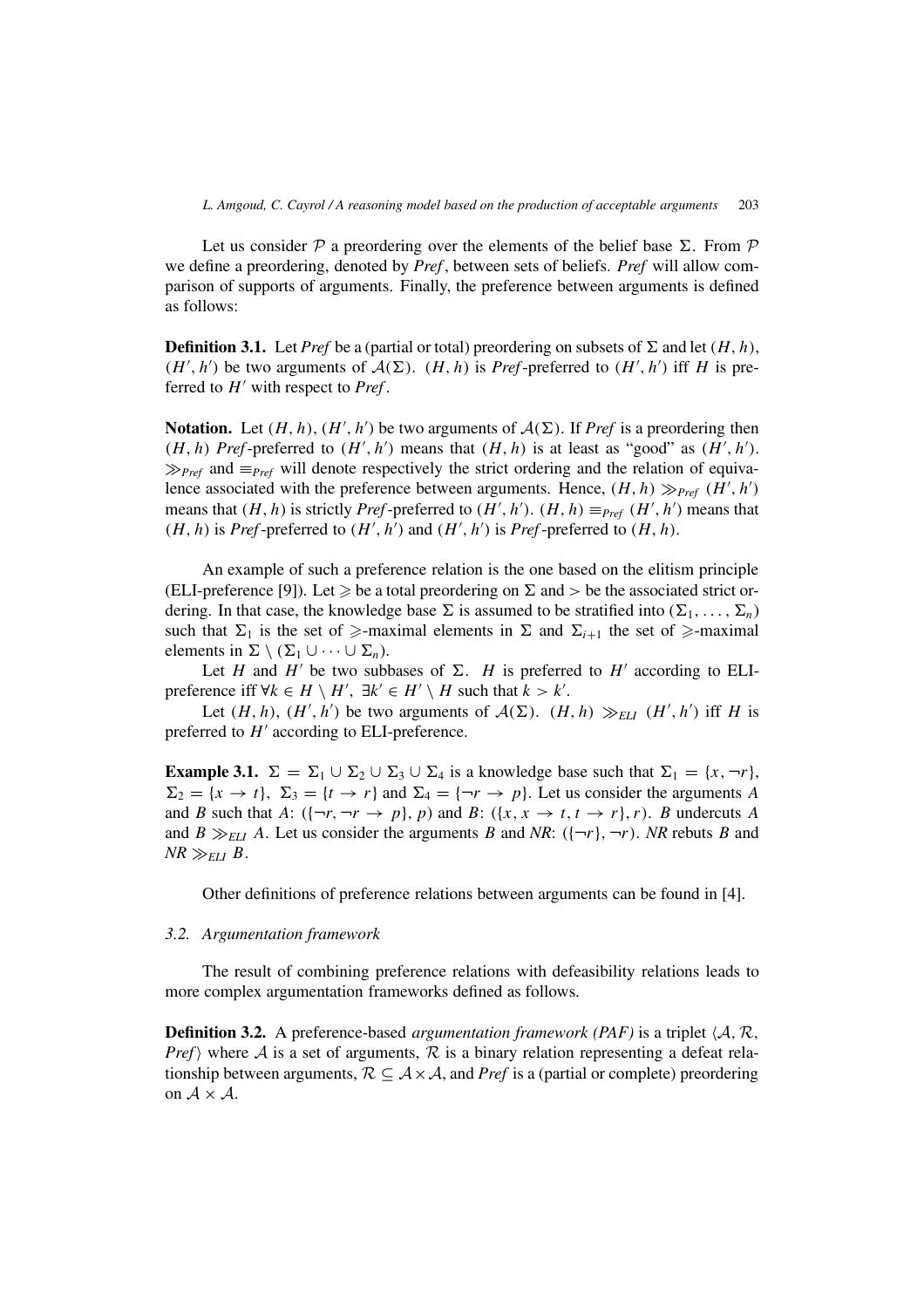Different definitions for the defeat relation (R) and *Pref* lead to different preferencebased argumentation systems.

Note that the defeat and preference relations are given independently. We propose to combine both relations in the following way.

**Definition 3.3.** Let *A, B* be two arguments of A. *B attacks A* iff *B* R *A* and  $not(A \gg_{Pref} B)$ .

From a preference-based argumentation framework  $\langle A, \mathcal{R}, \text{Pref} \rangle$ , three categories of arguments will be defined:

- the set of acceptable arguments of the argumentation framework, denoted by *Acc*R*,Pref* . It will be defined in definition 3.6 below.
- ${A \in \mathcal{A} \exists B \in Acc_{\mathcal{R}, Pref}$  such that  $B \mathcal{R} A$  and  $not(A \gg_{Pref} B)$  is the set of rejected arguments denoted by  $Rej_{R, Pref}$ .
	- In other words,  $Rej_{R,Pref}$  gathers the arguments which are attacked by acceptable arguments.
- $Ab_{\mathcal{R},Pref} = \mathcal{A} \setminus (Acc_{\mathcal{R},Pref} \cup Rej_{\mathcal{R},Pref})$  is the set of arguments which are in abeyance.

Note that the definition of the sets  $Rej_{R,Pref}$  and  $Ab_{R,Pref}$  (from the set of acceptable arguments) is the one present in most of the works about argumentation reasoning.

So next, we focus on the construction of  $Acc_{R,Pref}$ . Our purpose is to refine the abstract argumentation framework proposed by Dung in [11]. Our contribution mainly concerns the concept of defence. We use two complementary notions of defence: a socalled *individual defence* (introduced via preference relations) and the notion of defence proposed by Dung, which may be called *joint defence*.

**Definition 3.4.** Let  $\langle A, R, Pref \rangle$  be a PAF. Let *A*, *B* be two arguments of *A* such that *B*  $\mathcal{R}$  *A*. *A defends itself* against *B* (with respect to *Pref*) iff  $A \gg_{\text{Pref}} B$ . An argument defends itself (with respect to *Pref*) iff it is preferred with respect to *Pref* to each of its defeaters.

 $C_{\mathcal{R}, \text{Pref}}$  denotes the set of arguments defending themselves (with respect to *Pref*) against their defeaters.

**Example 3.2.** Let  $\langle A, \mathcal{R}, \text{Pref} \rangle$  be a PAF such that  $A = \{A, B, C, D, E\}, \mathcal{R}$  ${(C, D), (D, C), (A, E)}$  and  $C \gg_{Pref} D$ , then  $C_{\mathcal{R}, Pref} = \{A, B, C\}.$ 

The set  $C_{\mathcal{R}, \text{Pref}}$  contains also the arguments which are not defeated (in the sense of the relation  $\mathcal{R}$ ). We have chosen to regard each argument in  $\mathcal{C}_{\mathcal{R}, Pref}$  as an acceptable argument. This corresponds to the individual point of view. It generalizes the concept of acceptability class proposed in [12,13] in basic argumentation frameworks (i.e., without preference relations) since  $C_R$  (as defined in definition 2.2) is included in  $C_{R,Pref}$ .

**Proposition 3.1.**  $C_{\mathcal{R}} \subseteq C_{\mathcal{R}, Pref}$ .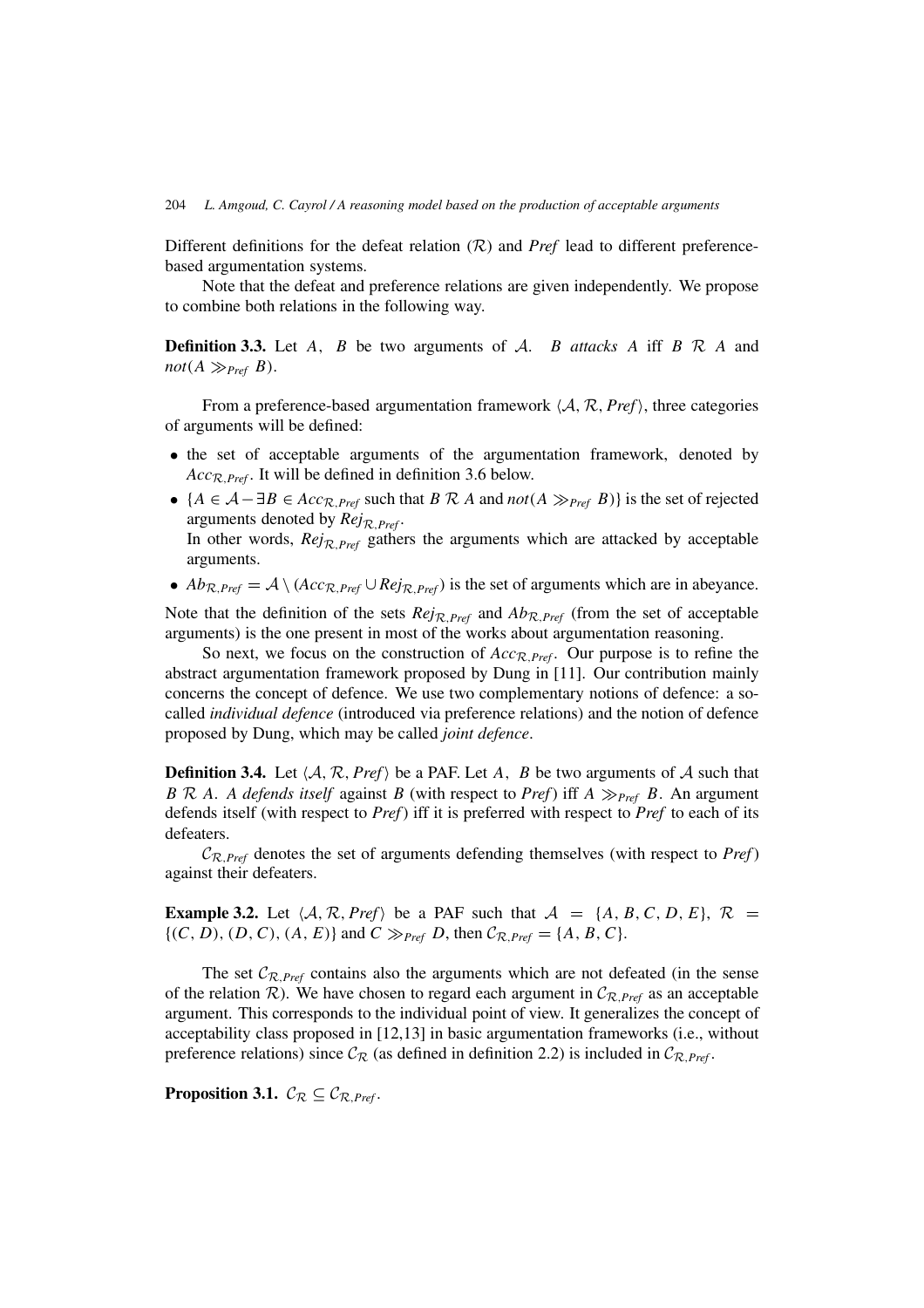However,  $C_{\mathcal{R}, \text{Pref}}$  is too restricted since it discards arguments which appear acceptable. Let us consider an argument *A* defeated by *B* such that *B* is preferred to *A*. It is clear that *A* does not belong to  $C_R$   $_{Pref}$ . Then assume that *B* itself is defeated by an argument *C* which is preferred to *B*. A might be regarded as an acceptable argument. This corresponds to the joint defence point of view.

When we instantiate the abstract schema of Dung by taking the defeasibility relation as the *Attack* relation given in definition 3.3, the notion of joint defence becomes:

**Definition 3.5.** An argument *A* is *defended* by *S* (with respect to *Pref*) iff  $\forall B \in \mathcal{A}$ , if *B*  $R$  *A* and  $not(A \gg_{Pref} B)$  then  $\exists C \in S$  such that  $C \mathcal{R} B$  and  $not(B \gg_{Pref} C)$ .

So, by applying the characteristic function  $\mathcal F$  (as defined in definition 2.4) to the empty set, and due to definition 3.4, we obtain exactly the set of arguments defending themselves against their defeaters. More formally:

$$
\mathcal{F}(\emptyset)=\mathcal{C}_{\mathcal{R},\mathit{Pref}}.
$$

Now, we are ready to define our semantics of a general preference-based argumentation framework.

**Definition 3.6.** Let  $\langle A, R, Pref \rangle$  be a finitary PAF in the sense of R (i.e., each argument is defeated by finitely many arguments). The set of acceptable arguments of the PAF  $\langle A, \mathcal{R}, \text{Pref} \rangle$  is defined as:

$$
Acc_{\mathcal{R},Pref} = \bigcup \mathcal{F}^{i>0}(\emptyset) = C_{\mathcal{R},Pref} \cup \bigg[\bigcup \mathcal{F}^{i\geqslant 1}(C_{\mathcal{R},Pref})\bigg].
$$

The acceptable arguments are the ones which defend themselves against their defeaters  $(\mathcal{C}_{\mathcal{R},Pref})$  and also the arguments which are defended (directly or indirectly) by the arguments of  $C_{\mathcal{R}, Pref}$ .

#### *3.3. Application to inconsistency handling*

Due to the use of propositional language and finite knowledge bases, in the particular case of handling inconsistency in knowledge bases, the two frameworks  $\langle A(\Sigma), \text{Rebut}, \text{Pref} \rangle$  and  $\langle A(\Sigma), \text{Undercut}, \text{Pref} \rangle$  are finitary. So, the associated sets of acceptable arguments are respectively:

$$
\mathcal{C}_{Rebut,Pref} \cup \left[ \bigcup \mathcal{F}^{i \geq 1}(\mathcal{C}_{Rebut,Pref}) \right],
$$
  

$$
\mathcal{C}_{Undercut,Pref} \cup \left[ \bigcup \mathcal{F}^{i \geq 1}(\mathcal{C}_{Undercut,Pref}) \right].
$$

**Example 3.3** (Follows example 3.1).  $\Sigma = \Sigma_1 \cup \Sigma_2 \cup \Sigma_3 \cup \Sigma_4$  such that  $\Sigma_1 = \{x, \neg r\}$ ,  $\Sigma_2 = \{x \rightarrow t\}, \Sigma_3 = \{t \rightarrow r\}$  and  $\Sigma_4 = \{\neg r \rightarrow p\}.$ 

Let us consider the arguments *A*:  $({\neg r, \neg r \rightarrow p}, p), B$ :  $({x, x \rightarrow t, t \rightarrow r}, r)$ and *C*:  $({x, x \to t, \neg r}, {\neg (t \to r)})$ .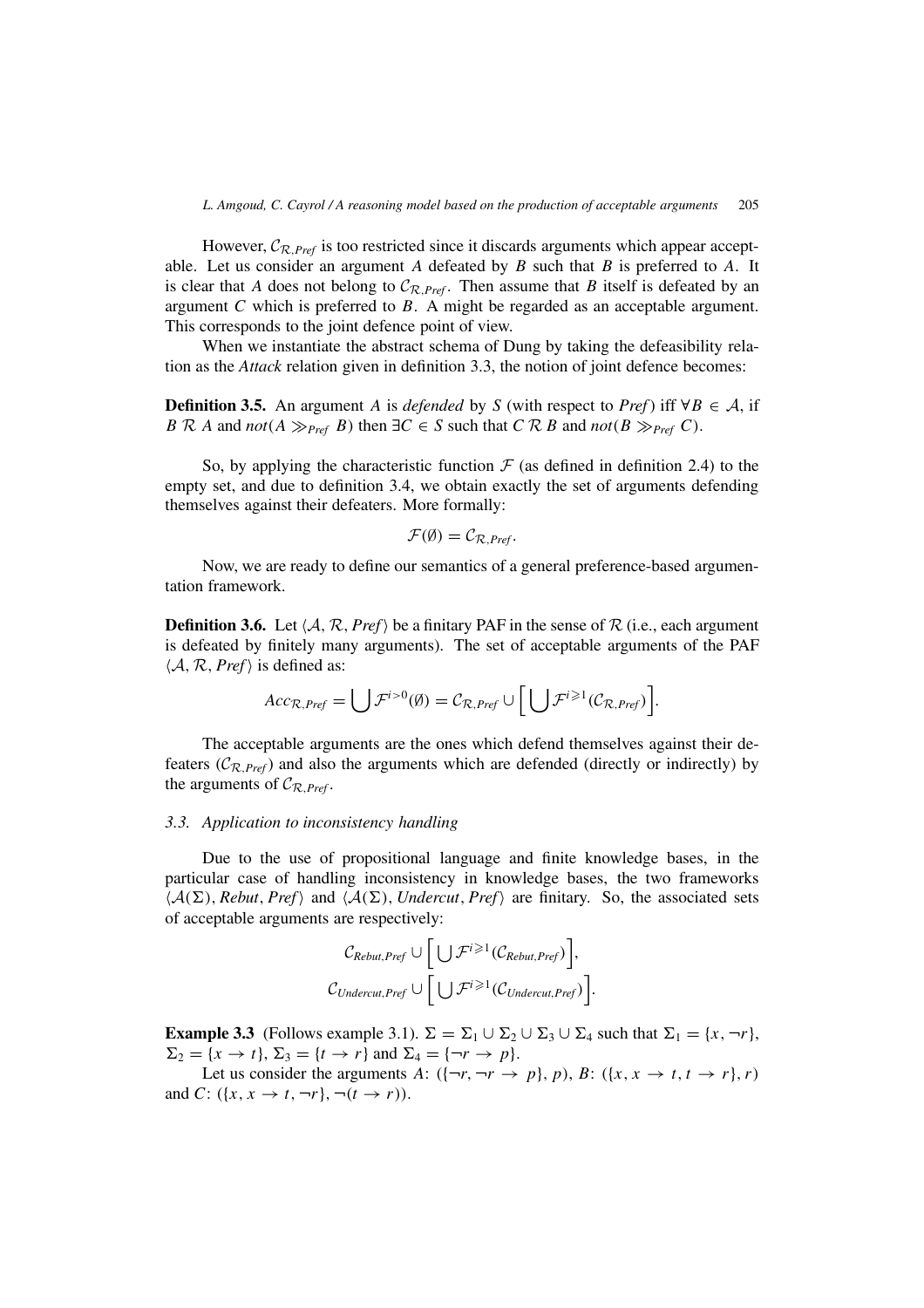*B* undercuts *A* and *B*  $\gg$ *ELI A*, so *A* is not *ELI*-preferred to *B* and *A* does not defend itself against  $B: A \notin \mathcal{C}_{\text{Undercut},\text{Pref}}$ .

*C* undercuts *B* and  $C \gg_{ELI} B$ , so *C* defends *A* against *B*. Moreover,  $C \in$  $C_{Undercut, Pref}$ . Then,  $A \in \mathcal{F}(C_{Undercut, Pref})$  and so *A* is an acceptable argument in the system  $\langle A(\Sigma), \text{Undercut}, \text{Pref} \rangle$ .

#### **4. Proof theory**

So far, we have only provided a semantics for a preference-based argumentation framework, by defining the set of acceptable arguments. However, in practice we don't need to calculate the whole set  $Acc_{R,Pref}$  in order to know the status of a given argument. In this section we propose a test for membership for an argument *A*, i.e., we propose a proof theory for our semantics.

For this purpose, we are motivated by the work of Prakken and Sartor in [20], developed in a logic programming like setting. We slightly improve their dialectical proof theory according two points: First, unlike Prakken and Sartor, we keep the original notion of defence (and so the original grounded semantics) proposed by Dung. Secondly, we allow a more general (i.e., less constrained) definition for dialogue trees.

Let us recall the main basic concepts of a dialectical proof theory, before presenting our improvement.

#### *4.1. Definitions*

In order to get a more efficient proof theory, Prakken and Sartor modify the characteristic function of an argumentation framework by using a notion of strict defence.

**Definition 4.1.** Let  $\langle A, R, Pref \rangle$  be a PAF, let *A* be an argument and  $S \subseteq A$ . *A* is *strictly defended* by *S* iff  $\forall B \in \mathcal{A}$  such that *B* attacks *A* then  $\exists C \in S$  such that *C* strictly attacks *B* (i.e., *C* attacks *B* and *B* does not attack *C*).

Indeed, the restriction to a strict defence is not necessary, since we have proved

**Proposition 4.1.** ∀*A* ∈ *Acc*<sub>R,</sub>*Pref*, *A* is strictly defended by  $Acc_{R, Pref}$ . In other words, the set of acceptable arguments strictly defends all its elements.

This proposition is of great importance. It shows that to verify if an argument is acceptable (in the sense of definition 3.6), we only have to take into account its strict defenders rather than all the defenders.

# **Definition 4.2.** Let  $\langle A, \mathcal{R}, \text{Pref} \rangle$  be a PAF.

*B indirectly attacks A* iff there exists a finite sequence of arguments  $A_0, \ldots, A_{2n+1}$ such that: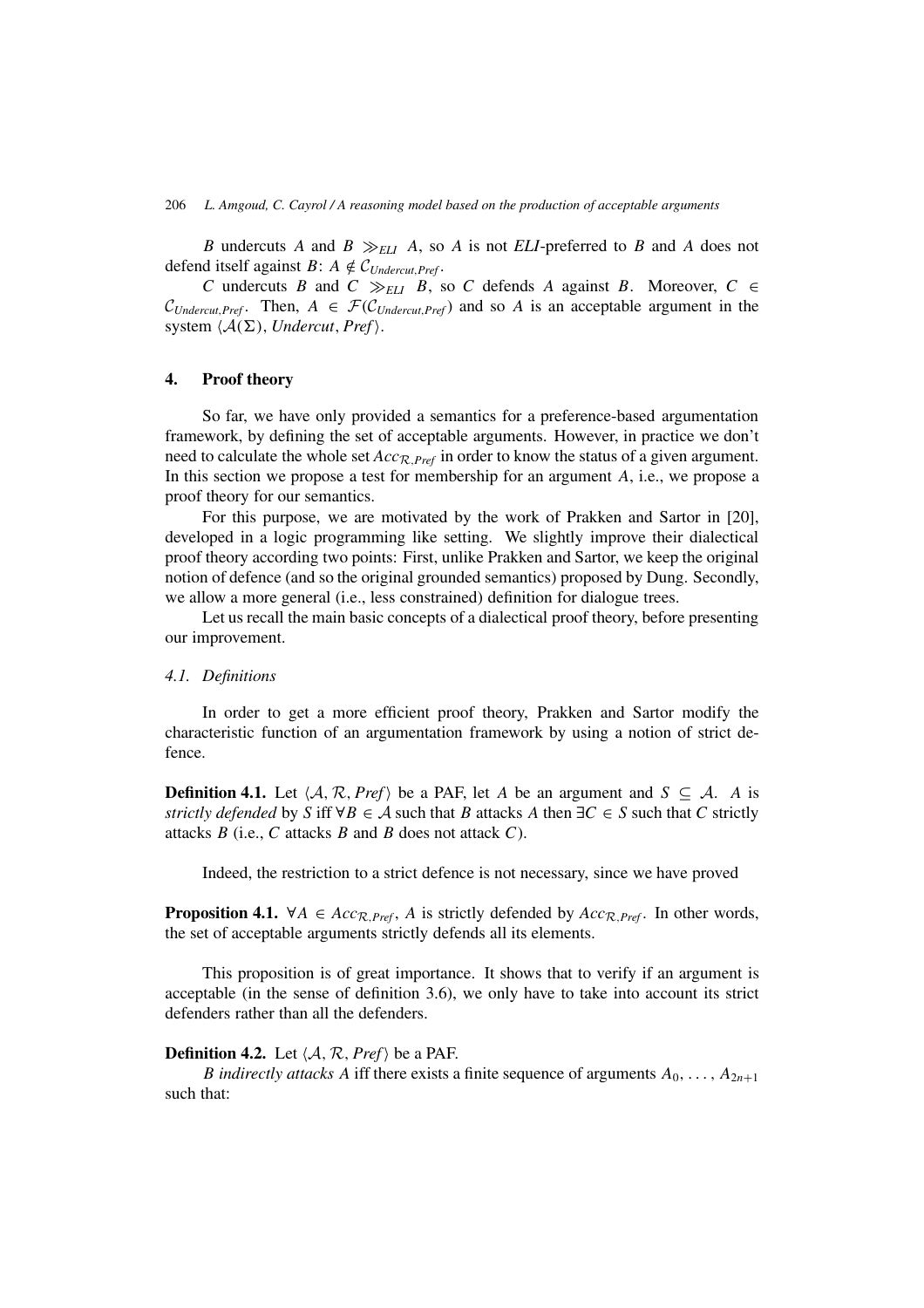- $A = A_0$  and  $B = A_{2n+1}$ ,
- $\forall i, 0 \leq i \leq 2n$ ,  $A_{i+1}$  attacks  $A_i$ .

*B indirectly defends A* iff there exists a finite sequence of arguments  $A_0, \ldots, A_{2n}$ such that:

- $A = A_0$  and  $B = A_{2n}$ ,
- $\forall i, 0 \leq i < 2n$ ,  $A_{i+1}$  attacks  $A_i$ .

The argument *B* indirectly defends *A* against the argument *A*1.

The above definition was introduced by Dung using the defeasibility relation R. The following results will enable us to prove the completeness of the proof theory.

**Proposition 4.2.** Let  $\langle A, R, Pref \rangle$  be a PAF.  $\forall x \in Acc_{R, Pref}, x$  is indirectly defended by arguments of  $C_{\mathcal{R}, \text{Pref}}$  against all its defeaters.

*Remark 4.1.* An argument indirectly defended against all its defeaters by arguments of  $C_{R,Pref}$  is not necessarily acceptable (i.e., does not necessarily belong to the set  $Acc_{\mathcal{R},Pref}$ ). Consider the following example.

**Example 4.1.** Let  $\langle A, \mathcal{R}, \text{Pref} \rangle$  be a PAF such that  $A = \{a_0, a_1, a_2, a_3, a_4, a_5, a_6, a_7\},\$  $\mathcal{R} = \{(a_1, a_0), (a_2, a_0), (a_4, a_2), (a_3, a_1), (a_5, a_3), (a_6, a_3), (a_7, a_6)\}.$ 

Suppose that  $a_4 \gg_{\text{Pref}} a_2 \gg_{\text{Pref}} a_0, a_5 \gg_{\text{Pref}} a_3 \gg_{\text{Pref}} a_1 \gg_{\text{Pref}} a_0, a_7 \gg_{\text{Pref}} a_7$  $a_6 \gg_{\text{Pref}} a_3$ .

The argument  $a_0$  is defeated by two arguments  $a_1$  and  $a_2$  and it does not defend itself. The argument  $a_0$  is indirectly defended by  $a_7$ , which is in  $C_{R,Pref}$ , against  $a_1$ .  $a_0$ is also defended against  $a_2$  by the argument  $a_4$  which belongs to  $C_{\mathcal{R}, Pref}$ . However,  $a_0$  is not in the set  $Acc_{\mathcal{R},Pref}$  because it is indirectly attacked by the argument  $a_5$  of  $\mathcal{C}_{\mathcal{R},Pref}$ .

**Proposition 4.3.** Let  $\langle A, R, Pref \rangle$  be a PAF. If  $x \in \text{Rej}_{R, Pref}$  then  $\exists y \in \mathcal{C}_{R, Pref}$  such that y indirectly attacks  $x$ . In other words, if an argument is rejected then it is indirectly attacked by an argument of  $C_{R, Pref}$ .

#### *4.2. The dialectical proof*

According to definition 3.6, an argument *A* is acceptable in a finite PAF if and only if it is in the result of finitely iterative applications of the function  $\mathcal F$  to the set  $\mathcal{C}_{\mathcal{R},\text{Pref}}$ . Starting with *A* belonging to  $\mathcal{F}^n$ , for any argument *B* attacking *A* we find an argument *C* in  $\mathcal{F}^{n-1}$  which defends *A*.

According to proposition 4.1, it is not necessary to find all the defenders, we just consider the strict defenders. The same process is repeated for each strict defender until there is no strict defender or defeater.

In a dialectical form, a proof that an argument *A* is acceptable will take the form of a dialogue tree, where each branch of the tree is a dialogue, and the root of the tree is the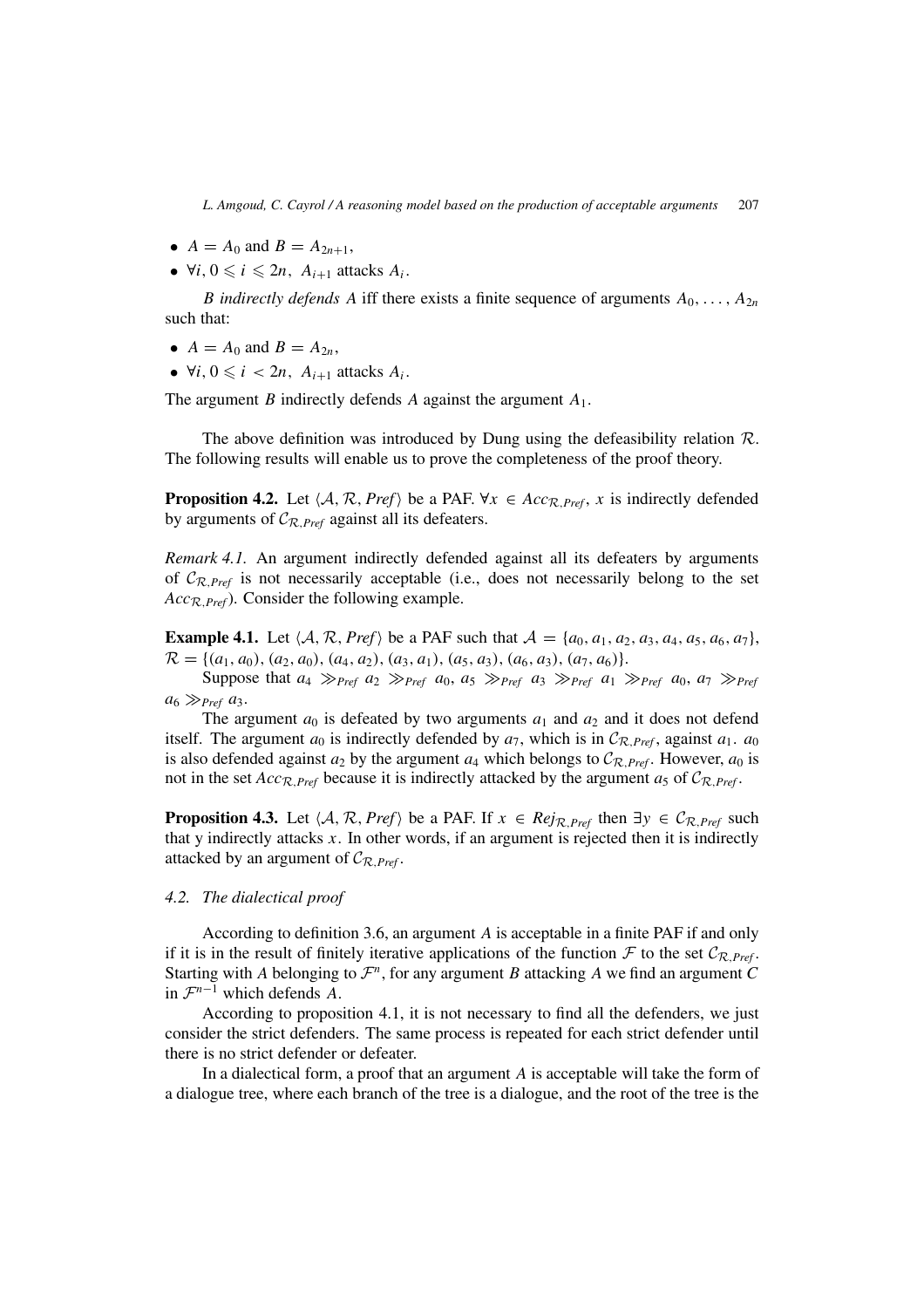argument *A*. Each move in a dialogue consists of an argument of  $\langle A, \mathcal{R}, \text{Pref} \rangle$  which attacks the last move.

**Definition 4.3** [20]. A *dialogue* is a nonempty sequence of moves:  $Move_i = (Player_i)$ , Arg<sub>*i*</sub>) ( $i \ge 0$ ) such that:

- (1) *Player*<sub>*i*</sub> = PRO iff *i* is even, *Player*<sub>*i*</sub> = OPP iff *i* is odd.
- (2)  $Player_0 = \text{PRO}$  and  $\text{Arg}_0 = A$ .
- (3) If  $Player_i = Player_j = PRO$  and  $i \neq j$  then  $Arg_i \neq Arg_j$ .
- (4) If *Player*<sub>*i*</sub> = PRO (*i* > 1) then Arg<sub>*i*</sub> strictly attacks Arg<sub>*i*-1</sub>.
- (5) If  $Player_i = \text{OPP}$  then Arg<sub>*i*</sub> attacks Arg<sub>*i*-1</sub>.

Note that the player PRO begins the dialogue with the argument we are interested in. The players take turns, but have different roles. PRO must justify its initial argument *A*, while OPP wants to prevent *A* from being acceptable.

We define a *dialogue tree* as a finite tree where each branch is a dialogue. We adopt a very general definition for dialogue trees to allow for the dialectical form of argumentation: exchange of arguments. The main issue is then to define winning rules such that an argument *A* is acceptable iff the player PRO *wins* a suitable dialogue tree with root *A*. In the following, we propose a formalization which generalizes the one proposed by Prakken and Sartor in [20].

It is obvious that PRO wins a dialogue iff OPP cannot move (PRO ends the dialogue). However, defining the winning rule for a dialogue tree is less trivial. Let us consider the following example:

**Example 4.2.** Let  $\langle A, R, Pref \rangle$  be a PAF such that:  $A = \{a_0, a_{01}, a_{02}, a_{03}, a_{10}, a_{11}, a_{12},$  $a_{13}, a_{14}, \mathcal{R} = \{(a_{10}, a_0), (a_{01}, a_{10}), (a_{12}, a_{02}), (a_{02}, a_{10}), (a_{03}, a_{11}), (a_{11}, a_0), (a_{13}, a_{14}),$  $(a_{14}, a_{13})$ .

Suppose:  $a_{03} \gg_{\text{Pref}} a_{11} \gg_{\text{Pref}} a_{0}, a_{01} \gg_{\text{Pref}} a_{10} \gg_{\text{Pref}} a_{0}, a_{12} \gg_{\text{Pref}} a_{02} \gg_{\text{Pref}} a_{10}$  $a_{13} \gg_{\text{Pref}} a_{14}$ . We are interested in the status of the argument  $a_0$ . The corresponding dialogue tree is presented in figure 1. PRO presents the arguments  $a_0$ ,  $a_{01}$ ,  $a_{02}$  and  $a_{03}$ ; OPP presents the arguments  $a_{10}$ ,  $a_{11}$  and  $a_{12}$ .  $a_{03}$  defends  $a_0$  against  $a_{11}$  and  $a_{01}$  defends *a*<sub>0</sub> against  $a_{10}$ . Since  $a_{01}$  and  $a_{03}$  belong to  $C_{\mathcal{R}, \text{Pref}}, a_0$  is acceptable.

In [20], the winning rule is defined by *a player wins a dialogue tree iff it wins all the branches of the tree*. That rule is very strict and in practice is only applied to particular dialogue trees, where each move labelled by OPP has only one child in the tree. For instance, the dialogue tree presented in figure 1 is not won by PRO, in the sense of Prakken and Sartor. But a particular sub-tree will be won by PRO.

In the following, we propose a more general winning rule, which applies to arbitrary dialogue trees.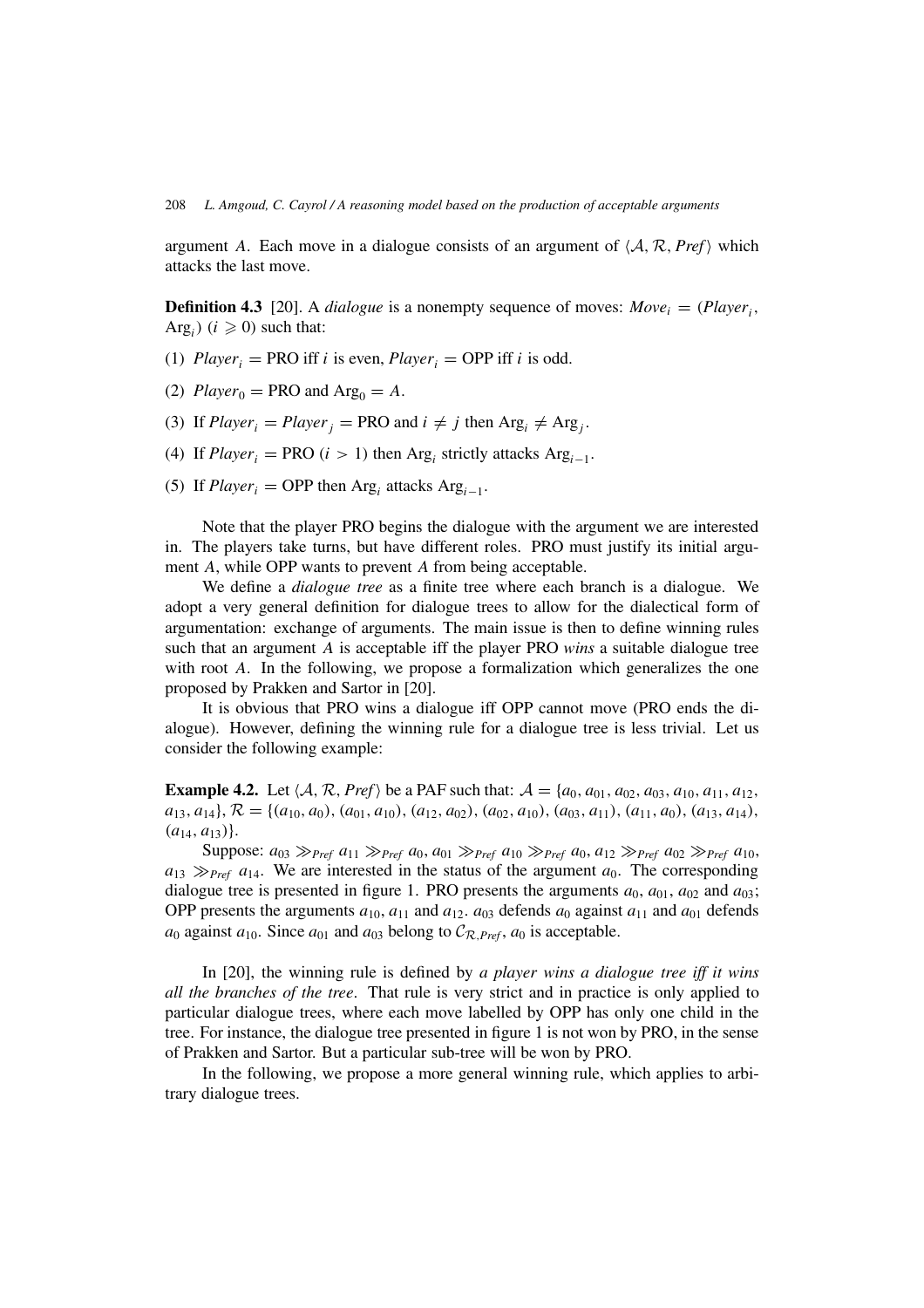

Figure 1. A dialogue tree.

A dialogue tree can be considered as an AND/OR tree. A node corresponding to the player PRO is an AND node, and a node corresponding to the player OPP is an OR node. That distinction between nodes is due to the fact that an argument is acceptable if it is defended against all its defeaters. The children of a node containing an argument of PRO represent defeaters so they all must be defeated. In contrast, the children of a node containing an argument of OPP represent defenders of PRO so it is enough that one of them defeats the argument of OPP.

**Example 4.3** (Follows example 4.2). In the dialogue tree given in figure 1,  $a_0$  is an AND node, while *a*<sup>10</sup> is an OR node.

**Definition 4.4.** A player *wins a dialogue* iff he ends the dialogue (he makes the last argument).

A player who wins a dialogue does not necessarily win in all the sub-trees of the dialogue tree. And if a player wins a dialogue, the last argument he makes is not necessarily acceptable. Consider the following example:

**Example 4.4.** Let  $\langle A, \mathcal{R}, \text{Pref} \rangle$  be a PAF such that  $A = \{a_0, a_1, a_2, a_3, a_4\}, \mathcal{R} =$  ${(a_1, a_0), (a_2, a_0), (a_1, a_3), (a_3, a_1), (a_2, a_4), (a_4, a_2)}.$ 

Suppose that:  $a_1 \gg_{\text{Pref}} a_0$ ,  $a_2 \gg_{\text{Pref}} a_0$ . Let's consider the argument  $a_0$ . The corresponding dialogue tree is presented in figure 2.

PRO presents the argument  $a_0$  whereas OPP presents the two arguments  $a_1$  and  $a_2$ . OPP wins the two dialogues and yet the arguments  $a_1$  and  $a_2$  are not acceptable.

**Proposition 4.4.** If PRO wins a dialogue then his last move is an argument of  $C_{\mathcal{R}}$  *Pref*.

To formalize the winning rule of a dialogue tree, we define the concept of solution sub-tree.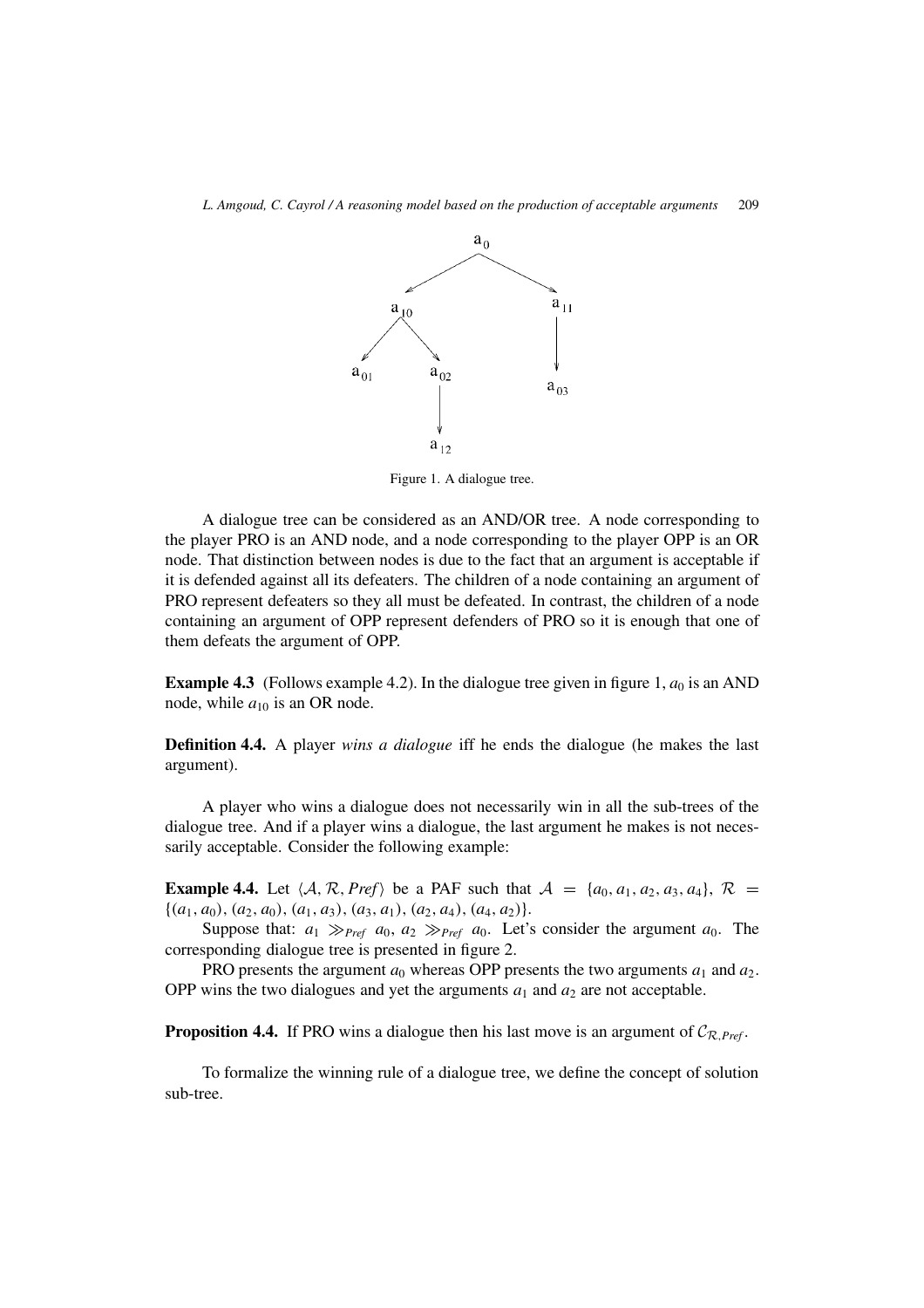

Figure 3. Candidate sub-trees.

**Definition 4.5.** A *candidate sub-tree* is a sub-tree of the dialogue tree containing all the edges of each AND node and exactly one edge of each *OR* node. A *solution sub-tree* is a candidate sub-tree whose branches are all won by PRO.

**Example 4.5** (Follows example 4.2). The dialogue tree presented in example 4.2 has exactly two candidate sub-trees  $S_1$  and  $S_2$  (see figure 3).

**Example 4.6** (Follows example 4.4). The dialogue tree presented in example 4.4 has only one candidate sub-tree which is the dialogue tree itself.

**Definition 4.6.** PRO *wins a dialogue tree* iff the dialogue tree has a solution sub-tree.

**Example 4.7** (Follows example 4.2). PRO wins the dialogue tree presented in figure 1 because  $S_2$  is a solution sub-tree.

**Proposition 4.5.** If the player PRO wins the dialogue tree then:

- (1) All the leaves of the solution sub-tree are arguments of  $C_{\mathcal{R},Pref}$ .
- (2) Each leaf of a solution sub-tree indirectly defends the arguments given by PRO in the dialogue leading to that leaf.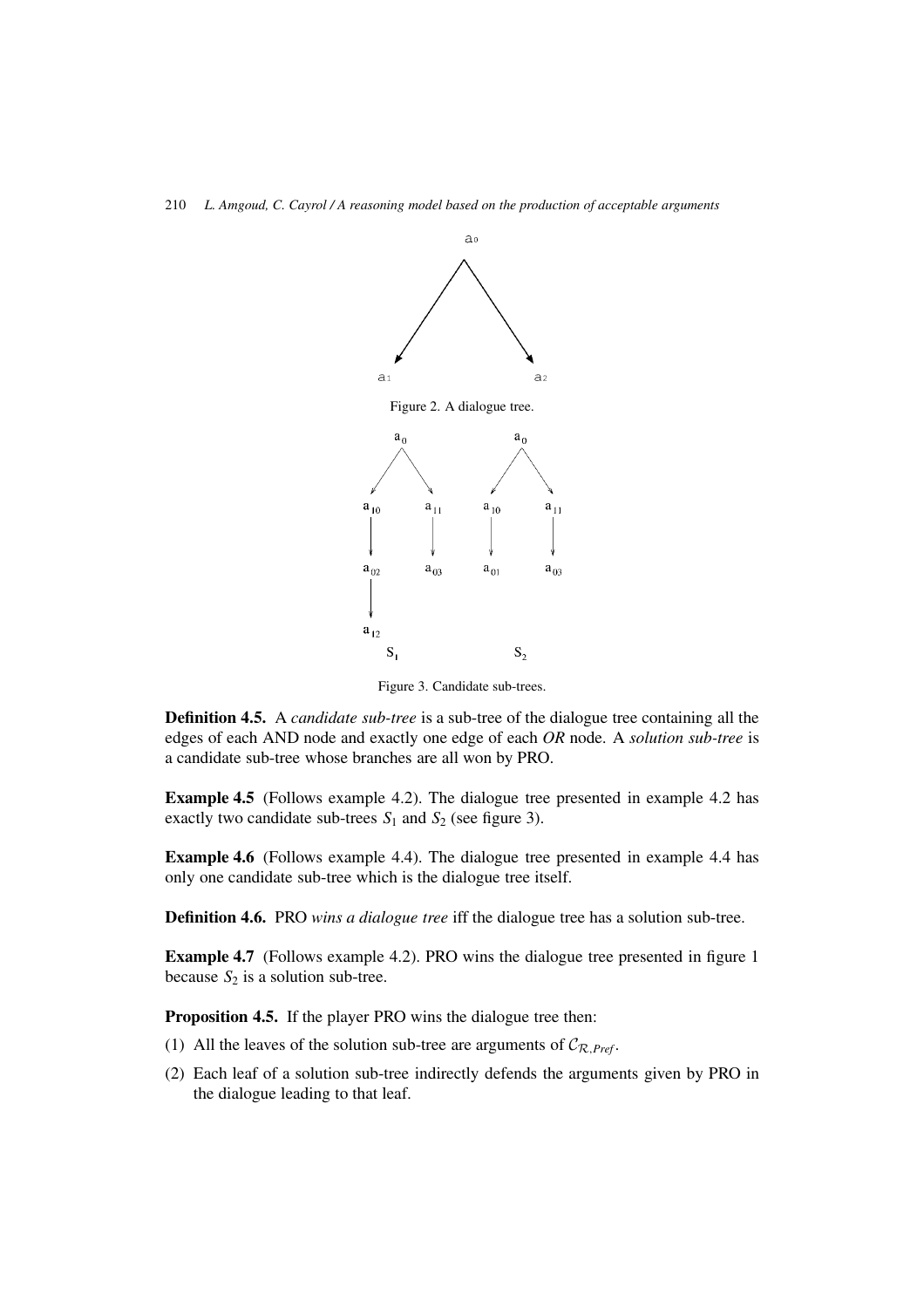**Definition 4.7.** An argument *A* is *provably acceptable* iff there exists a complete dialogue tree whose root is *A*, won by the player PRO. A dialogue tree is *complete* iff for each move *(PRO, Arg<sub>i</sub>)* ( $i \le 0$ ), the children are exactly all the defeaters of Arg<sub>*i*</sub>.

**Example 4.8** (Follows example 4.1). The argument  $a_0$  is not provably acceptable because the dialogue tree whose root is  $a_0$  is not won by PRO.

**Example 4.9** (Follows example 4.2). The argument  $a_0$  is provably acceptable because the player PRO won the dialogue tree.

**Example 4.10** (Follows example 4.4). The argument  $a_0$  is not provably acceptable because the player PRO did not win the dialogue tree.

Provably acceptable arguments exactly correspond to acceptable arguments:

**Proposition 4.6.** Let  $\langle A, R, Pref \rangle$  be a finite PAF.

- $\forall x \in A$ , if *x* is provably acceptable then each argument given by PRO belonging to the solution sub-tree is in  $Acc_{\mathcal{R},Pref}$ , in particular *x*.
- $\forall x \in Acc_{\mathcal{R}, Pref}, x \text{ is provably acceptable.}$

# **5. Conclusion**

The work presented here concerns the acceptability of arguments in preferencebased argumentation frameworks. Our first contribution is to identify two complementary notions of acceptability (individual acceptability and joint acceptability) and to present a unified general framework where both notions are used. Our second contribution is to take into account preference relations between arguments in order to select the most acceptable of them. The use of those preferences allows us to define a notion of individual defence and a notion of joint defence. We have proposed an argumentation framework in which an argument is acceptable if it is not defeated or if it defends itself against its defeaters or if it is defended by other arguments. We have also proposed a proof theory for this preference-based argumentation framework. The proof theory verifies whether a given argument *A* is acceptable or not. The proof theory is presented as a dialogue tree between two players PRO and OPP.

The idea of presenting the proof theory as a dialogue game between two players suggests the application of the argumentation framework to modelling dialogue and negotiation between agents.

In the past few years there have been a number of proposals for mechanisms for negotiation between agents that make use of argumentation. These proposals have largely been vague on the subject of how the generation and interpretation of arguments fits into the process of negotiation. In [5,7], this gap has been addressed by proposing a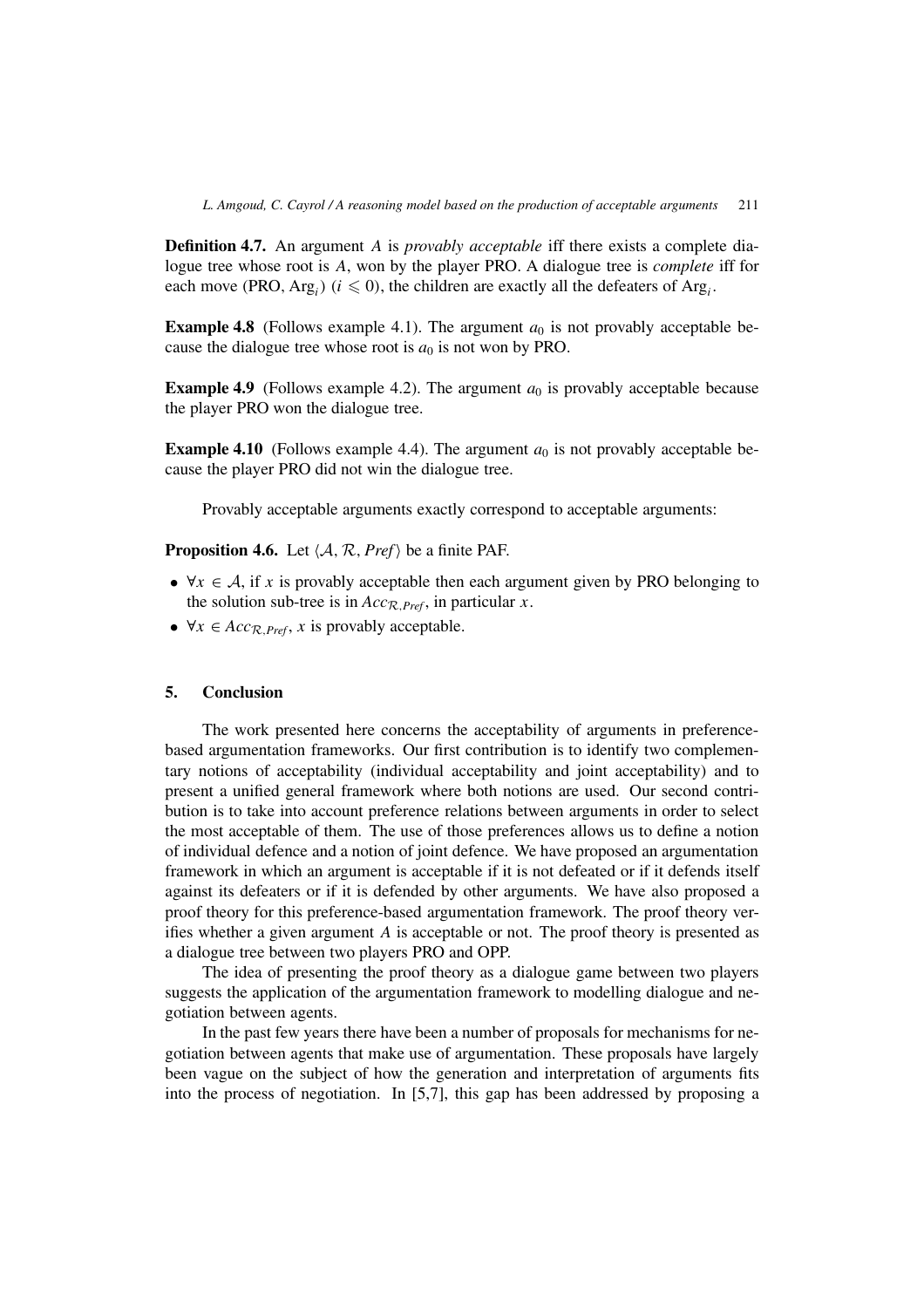protocol based on our preference-based framework. One limit of our preference-based framework is that it is not able to take into account different preorderings on the set of arguments. These different preorderings can be considered to be contextual preferences, that is preferences which depend upon a particular context. In [8] we have extended this argumentation framework by taking into account contextual preferences.

# **Appendix**

**Proposition 4.1.** ∀*A* ∈ *Acc*<sub>R,</sub>*Pref*, *A* is strictly defended by  $Acc_{R, Pref}$ . In other words, the set of acceptable arguments strictly defends all its elements.

*Proof.* Let  $x \in Acc_{\mathcal{R}, Pref} = \bigcup \mathcal{F}^{i>0}(\emptyset) = C_{\mathcal{R}, Pref} \cup [\bigcup \mathcal{F}^{i\geq 1}(C_{\mathcal{R},Pref})]$ . Let  $x' \in \mathcal{A}$ such that *x'* attacks *x*. *Acc*<sub>R,*Pref*</sub> defends *x* then  $Acc$ <sub>R,*Pref*</sub> contains *x''* such that *x''* attacks *x'*. Let *i* be the smallest index  $\geq 0$  such that  $\mathcal{F}^i(\mathcal{C}_{\mathcal{R},\text{Pref}})$  contains *x''*. If *x''* does not strictly attack *x'* then *x'* attacks *x''*.  $x'' \in \mathcal{F}(\mathcal{F}^{i-1}(\mathcal{C}_{\mathcal{R},\text{Pref}}))$  then there exists  $y \in \mathcal{F}^{i-1}(\mathcal{C}_{\mathcal{R},\mathcal{P},\mathcal{R}})$  such that *y* attacks *x'* Contradiction with the definition of  $y \in \mathcal{F}^{i-1}(\mathcal{C}_{\mathcal{R},\text{Pref}})$  such that *y* attacks *x*'. Contradiction with the definition of *i*.

**Proposition 4.2.** Let  $\langle A, R, Pref \rangle$  be a PAF.  $\forall x \in Acc_{R, Pref}, x$  is indirectly defended by arguments of  $C_{\mathcal{R}, \text{Pref}}$  against all its defeaters.

*Proof.* We show by induction on *i* that if  $x \in \mathcal{F}^i(\mathcal{C}_{\mathcal{R},\mathit{Pref}})$  and there does not exist  $j < i$ such that  $x \in \mathcal{F}^j(\mathcal{C}_{\mathcal{R}, \text{Pref}})$  then  $\exists y \in \mathcal{C}_{\mathcal{R}, \text{Pref}}$  such that *y* indirectly defends *x*.

- Let  $x \in \mathcal{F}(\mathcal{C}_{\mathcal{R}, \text{Pref}})$  such that  $x \notin \mathcal{C}_{\mathcal{R}, \text{Pref}}$  then  $\exists x_1$  such that  $x_1$  attacks  $x$ .  $\exists x_2 \in \mathcal{C}_{\mathcal{R}, \text{Pref}}$  such that  $x_2$  attacks  $x_1$  then  $x_2$  indirectly defends  $x$ .
- We assume that the property is true at an order *i* and we'll show that it is true at order  $i + 1$ .

$$
x \in \mathcal{F}^{i+1}(\mathcal{C}_{\mathcal{R},\text{Pref}}) \quad \text{and} \quad \forall j < i+1, \ x \notin \mathcal{F}^j(\mathcal{C}_{\mathcal{R},\text{Pref}}). \tag{A.1}
$$

 $\exists x_1$  attacks *x* (due to (A.1)) and  $x \in \mathcal{F}(\mathcal{F}^i(\mathcal{C}_{\mathcal{R},\mathit{Pref}}))$  then  $\exists x_2 \in \mathcal{F}^i(\mathcal{C}_{\mathcal{R},\mathit{Pref}})$  and  $x_2$ attacks *x*1.

Let *j* be the smallest index  $\leq i$  such that  $x_2 \in \mathcal{F}^j(\mathcal{C}_{\mathcal{R},\text{Pref}})$ ,  $j \geq 0$ .

- $j = 0$ :  $x_2 \in \mathcal{C}_{\mathcal{R}, \text{Pref}}$  and indirectly defends *x*.
- *j*  $\geq$  1: according to induction hypothesis,  $\exists y \in C_{\mathcal{R}, Pref}$  such that *y* indirectly defends *r* defends  $x_2$  then *y* indirectly defends  $x$ .

**Proposition 4.3.** Let  $\langle A, R, Pref \rangle$  be a PAF. If  $x \in \text{Rej}_{R, Pref}$  then  $\exists y \in \mathcal{C}_{R, Pref}$  such that *y* indirectly attacks *x*. In other words, if an argument is rejected then it is indirectly attacked by an argument of  $C_{\mathcal{R}, \text{Pref}}$ .

*Proof.*  $Rej_{\mathcal{R},Pref} = \{x \mid \exists y \in Acc_{\mathcal{R},Pref} \text{ such that } y \text{ attacks } x\}.$  Let  $x \in Rej_{\mathcal{R},Pref}$ ∃*y* ∈ *Acc*R*,Pref* : *y* attacks *x*. According to proposition 4.2, ∃*z* ∈ CR*,Pref* such that *z*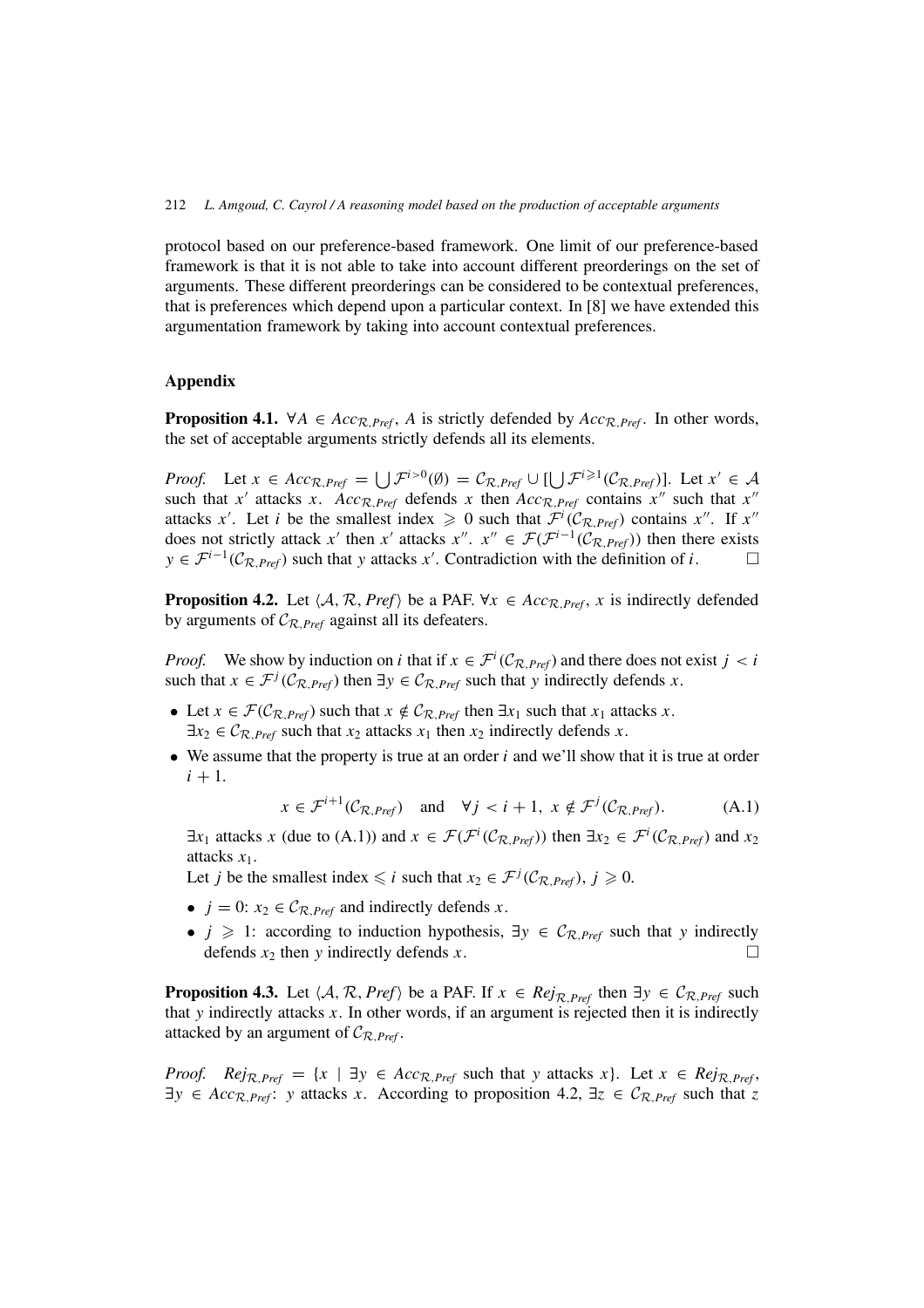indirectly defends *y*. Due to definition 4.2, since *z* indirectly defends *y* and *y* attacks *x*, we have *z* indirectly attacks *x*.

**Proposition 4.4.** If PRO wins a dialogue then his last move is an argument of  $C_{R,Pref}$ .

*Proof.* Take *A* as the last argument provided by PRO. Since PRO wins the dialogue, then the player OPP has no argument which attacks *A*, so according to the definition of  $C_{\mathcal{R}, \text{Pref}}, A \in \mathcal{C}_{\mathcal{R}, \text{Pref}}.$ 

**Proposition 4.5.** If the player PRO wins the dialogue tree then:

- (1) All the leaves of the solution sub-tree are arguments of  $C_{\mathcal{R},\text{Pref}}$ .
- (2) Each leaf of a solution sub-tree indirectly defends the arguments given by PRO in the dialogue leading to that leaf.

*Proof.* (1) Since PRO wins the dialogue tree then PRO wins all the dialogues of the solution sub-tree. According to proposition 4.4, the last moves of these dialogues are arguments of the class  $C_{\mathcal{R}, Pref}$ .

(2) Since PRO starts the game and gives the last argument in each dialogue of the solution sub-tree then there exists a sequence  $A_0, \ldots, A_{2n}$  such that  $A_0 = A$  (the first argument given by PRO),  $A_{2n} = B \in C_{\mathcal{R}, Pref}$  (*B* is a leaf of the solution sub-tree) and  $A_{i+1}$  attacks  $A_i$ . Then  $B$  indirectly defends  $A$  and indirectly defends each argument  $A_{2(n-i)}$  with  $1 \le i \le n$  $\leqslant n$ .

**Proposition 4.6.** Let  $\langle A, R, Pref \rangle$  be a finite PAF.

- (1)  $\forall x \in A$ , if *x* is provably acceptable then each argument given by PRO belonging to the solution sub-tree is in  $Acc_{\mathcal{R},Pref}$ , in particular *x*.
- (2)  $\forall x \in Acc_{\mathcal{R}, Pref}, x \text{ is provably acceptable.}$

*Proof.* (1) Let *x* be a provably acceptable argument then there exists a dialogue tree whose root is *x* and won by PRO. So, there exists a solution sub-tree whose leaves are all arguments of the class  $C_{\mathcal{R}, \text{Pref}}$  and given by PRO.

Let 2*i* be the depth of the solution sub-tree (i.e., the maximum number of moves of all the dialogues in the solution sub-tree).

As usual, we define the height of a node N in a tree as the depth of the sub-tree of root *N*.

We show by induction on *p* that  $\forall p$  such that  $0 \leq p \leq i$ ,  $\{y \mid y \text{ is an argument} \}$ given by PRO in a node of height  $\leq 2p$  belonging to the solution sub-tree} is included in *Acc*R*,Pref* .

(i) Case  $p = 0$ . The leaves of the solution sub-tree are all elements of  $C_{\mathcal{R}, Pref}$  and then of  $Acc_{R, Pref}$ .

(ii) Assume that the property is true for order  $p$ , and consider the order  $p + 1$ . It is sufficient to consider the arguments given by PRO in a node of height  $(2p + 2)$  of the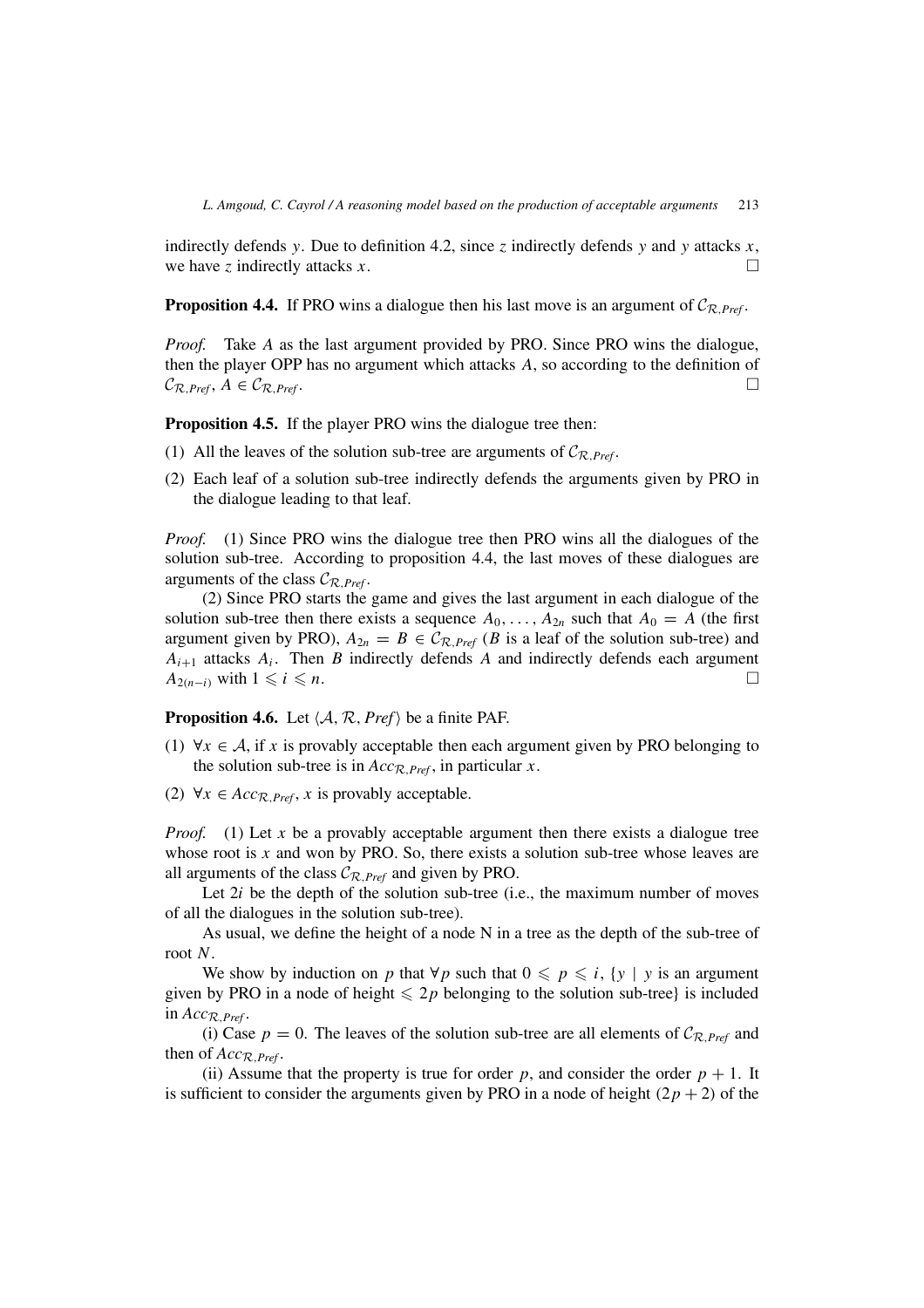solution sub-tree. Let *y* be such an argument. Since *y* is given by PRO, all the arguments  $y'_{k}$  attacking *y* appear in the solution sub-tree as children of *y*, and each argument  $y'_{k}$  is itself strictly attacked by one argument  $z_k$  appearing in the solution sub-tree as a child of  $y'_{k}$ . So each  $z_{k}$  is given by PRO and appears in a node of height 2p of the solution sub-tree.

By induction hypothesis, each argument  $z_k$  belongs to  $Acc_{\mathcal{R},Pref}$ . Since all attackers of *y* have been considered, *Acc*R*,Pref* defends *y*. So, *y* belongs to *Acc*R*,Pref* . And the property is shown at the order  $p + 1$ .

(2)  $x \in Acc_{R.Pref}$ . Construct a tree with root x. Let *i* be the smallest index  $\geq 0$ such that  $x \in \mathcal{F}^i(\mathcal{C}_{\mathcal{R},\text{Pref}})$ . We show by induction on *i* that there exists a solution sub-tree whose root is *x* and depth is  $\leq 2i$ .

(i) Case  $i = 0$ ,  $x \in \mathcal{C}_{\mathcal{R}, \text{Pref}}$ , the depth of the tree is 0.

(ii) Assume that the property is true for order *i* and consider the order  $i + 1$ . Then

$$
x \in \mathcal{F}^{i+1}(\mathcal{C}_{\mathcal{R},\text{Pref}}) \quad \text{and} \quad x \notin \mathcal{F}^j(\mathcal{C}_{\mathcal{R},\text{Pref}}) \text{ with } j < i+1.
$$

Let  $x_1, \ldots, x_n$  be the arguments attacking *x*.  $x_j$  attacks  $x_j$ , and  $x \in \mathcal{F}^{i+1}(\mathcal{C}_{\mathcal{R},\text{Pref}})$  $\mathcal{F}(\mathcal{F}^i(\mathcal{C}_{\mathcal{R},\textit{Pref}})).$ 

According to proposition 4.1,  $\exists y_j \in Acc_{\mathcal{R}, Pref}$  such that  $y_j$  strictly attacks  $x_j$ . Since *y<sub>j</sub>* defends *x* (definition of *F*), then  $y_j \in F^i(\mathcal{C}_{\mathcal{R}, \text{Pref}})$ . By induction hypothesis applied to  $y_j$ , there exists a solution sub-tree whose root is  $y_j$  and the depth is  $\leq 2i$ . The same construction is done for each  $x_i$ . So we obtain a solution sub-tree whose root is x and its depth is  $\leq 2(i + 1)$ .

#### **References**

- [1] L. Amgoud, Contribution a l'integration des préferences dans le raisonnement argumentatif, Thèse de doctorat de l'Université Paul Sabatier, Toulouse (July, 1999).
- [2] L. Amgoud and C. Cayrol, Integrating preference orderings into argument-based reasoning, in: *Proceedings of the 1st International Joint Conference on Qualitative and Quantitative Practical Reasoning, ECSQARU-FAPR'97* (1997) pp. 159–170.
- [3] L. Amgoud and C. Cayrol, On the acceptability of arguments in preference-based argumentation framework, in: *Proceedings of the 14th Conference on Uncertainty in Artificial Intelligence* (1998) pp. 1–7.
- [4] L. Amgoud, C. Cayrol and D. LeBerre, Comparing arguments using preference orderings for argument-based reasoning, in: *Proceedings of the 8th International Conference on Tools with Artificial Intelligence* (1996) pp. 400–403.
- [5] L. Amgoud, N. Maudet and S. Parsons, Modelling dialogues using argumentation, in: *Proceedings of the International Conference on Multi-Agent Systems, ICMAS'2000* (Boston, MA, 2000) pp. 31–38.
- [6] L. Amgoud and S. Parsons, A dialogue framework based on argumentation (2000). Submitted to J. Artif. Intell.
- [7] L. Amgoud, S. Parsons and N. Maudet, Arguments, dialogue, and negotiation, in: *Proceedings of the 14th European Conference on Artificial Intelligence* (2000) pp. 338–342.
- [8] L. Amgoud, S. Parsons and L. Perrussel, An argumentation framework based on contextual preferences, in: *Proceedings of the International Conference on Formal and Applied and Practical Reasoning* (2000) pp. 59–67.